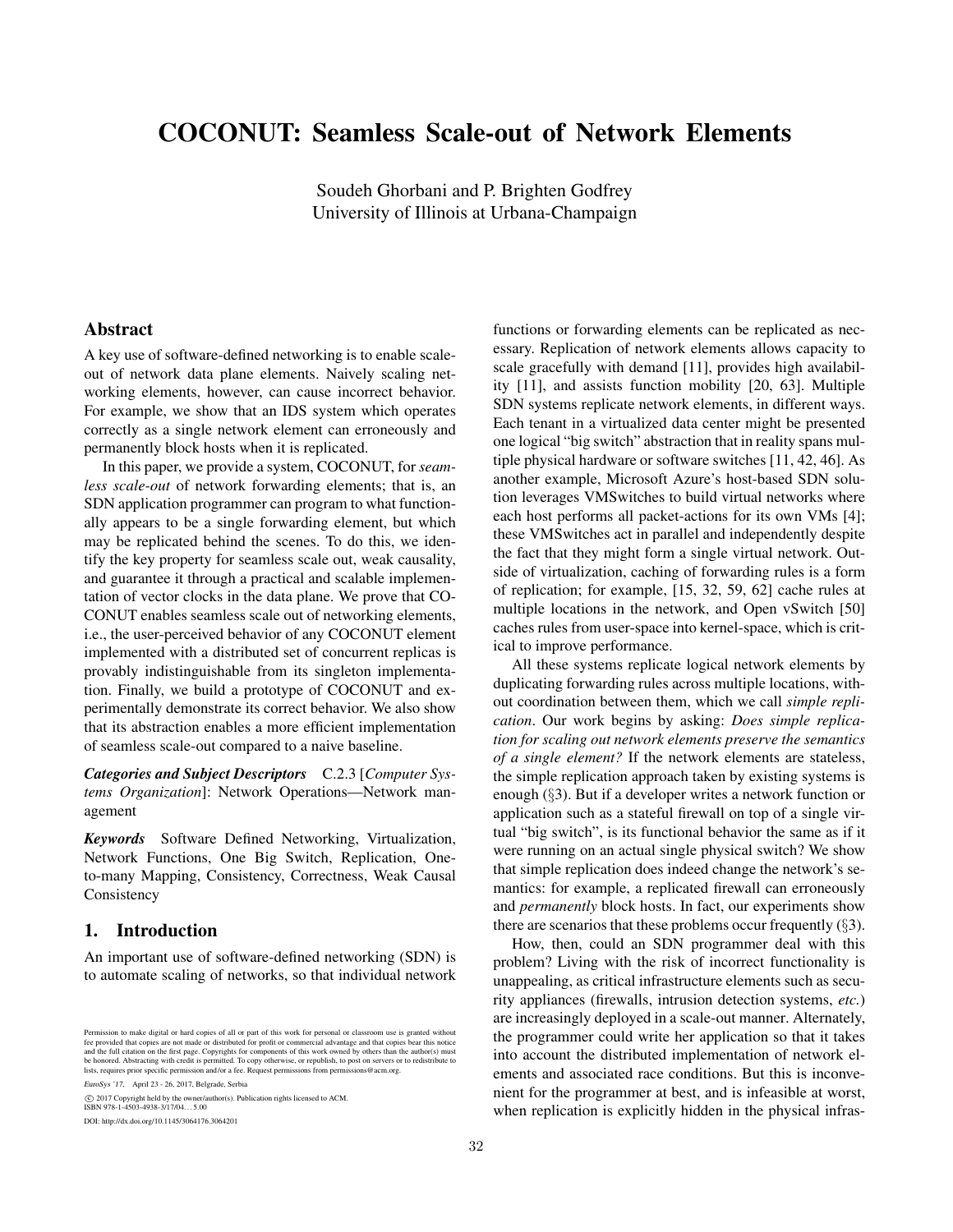tructure underneath a tenant's virtual network. Indeed, one lure of the virtualized cloud for tenants is the prospect of migrating their workloads and network applications to the cloud "as-is", *i.e.,* with no re-designing and re-architecting of their applications, with the expectation that they perform exactly akin to their non-virtualized networks [13, 37].

Our goal is thus to achieve seamless scale-out for network forwarding elements: *a system which guarantees that an SDN application writer can program to the semantics of a single device, but which utilizes multiple replicated elements behind the scenes.*

Achieving seamless scale-out is not easy. The most generic solution would be to synchronize replicas to provide a strongly consistent logical view, but the required locking would not achieve the performance necessary for the data plane [4, 62]. Recent work [30, 33, 43, 53] provides a form of consistency in the data plane in the sense of ensuring "trace" properties of a single packet's path, as in Consistent Updates (CU) [53]. But this is essentially orthogonal to our goal; seamless scale-out does not require per-packet path consistency, and systems that provide per-packet path consistency can even *cause* the correctness problems described above (§3.2). Also, the mechanisms used to implement CU assume a single atomic update point (the ingress switch of a packet's path). No such atomic update point exists in our setting, because we need to preserve the single-device semantics across a large number of flows across the whole network with potentially unspoken dependencies.

The system we present here, COCONUT ("COrrect COncurrent Networking UTensils"), provides seamless scale-out for network elements defined by a dynamically-updatable OpenFlow-like abstraction. To work towards a solution, we observe that the culprit of scale-out correctness problems is violation of what we call *weak causality*. For example, simple replication can cause a replicated firewall to miss the weak causal dependency between a client's outbound request and a server's inbound response, so it sees a seemingly-unsolicited inbound response first and permanently blocks traffic from that server.<sup>1</sup> We design a set of high-level algorithms to avoid weak causality violations, drawing on the classical concept of logical clocks [38] to track the state of each forwarding rule at each abstract network element. But providing a practical and scalable implementation of these high-level algorithms is challenging; switches do not directly implement logical clocks, and emulating a large vector of logical clocks in packet header fields is impractical. We provide a practical realization of those algorithms using OpenFlow-compatible switches, leveraging the distinguishing characteristics of SDNs and virtualized networks, and is thus suitable for deployment in the context of a modern virtualized data center with software switches in each physical host. Our design uses limited bits in header fields of a physical network to emulate logical clocks in the virtual network, while dealing with concurrent creations and changes of multiple virtual networks that may interleave with each other and compete for use of these bits.

To prove that COCONUT correctly provides seamless scale-out—that is, the scaled-out network is indistinguishable from a singleton network element—we need a new analytical framework that takes into account the sequence of observations made by the end-points, with potential interdependencies. We formalize this with a definition we call observational correctness that requires that any sequence of end-point observations in the scaled-out network is plausible for the singleton version. In tune with what applications expect from best-effort networks, this model is permissive of occasional packet drops and re-ordering, while prohibiting weak causality violations (breaking "happened before" relations [38] adopted for best-effort networks, §4.1) that could jeopardize applications' correctness. We formally prove that COCONUT provides observational correctness.

We implemented a prototype of COCONUT integrated with Floodlight [2], Open vSwitch [50], and OpenVirtex [7]. We evaluated COCONUT and several alternative schemes on a hardware SDN testbed arranged to emulate a 20-switch fat-tree topology and in Mininet [23] emulations up to 180 switches, with multiple topologies, load patterns, and SDN application scenarios. Our findings are as follows:

- A strawman solution, providing strong consistency (SC) similar to [20] by routing all data traffic through a controller during updates, would come at too high a cost: about 12 Gbps bandwidth overhead and a  $20\times$  increase in user traffic latency even in a modest-sized network. CO-CONUT incurs no measurable data plane performance overhead, and has significantly lower overhead in terms of forwarding rule update delay  $(3.5 \times$  faster in a network with 128 hosts and 80 switches) and number of forwarding rules  $(2 \times$  lower).
- Unlike baseline simple replication, COCONUT correctly achieves seamless scale-out, and does so with modest overhead. For a 180-switch network, for example, the mean forwarding rule updates time is only  $1.2 \times$  slower than simple replication, and the mean number of forwarding rules increases by only  $1.6 \times$ , with just 0.7% of that overhead persisting for longer than 100ms.
- We also compare with a natural implementation where the programmer avoids replication-related race conditions "manually" within the SDN application. CO-CONUT enables an implementation that is both more convenient for the programmer and provides  $2.8\times$  lower mean latency for user data flow initiation due to its efficient logical clock-based approach.

In summary, our key contributions are:

<sup>&</sup>lt;sup>1</sup> Note that even this simple example involves multiple flows entering the network at different points, illustrating the aforementioned insufficiency of using a single atomic update point as in CU [53].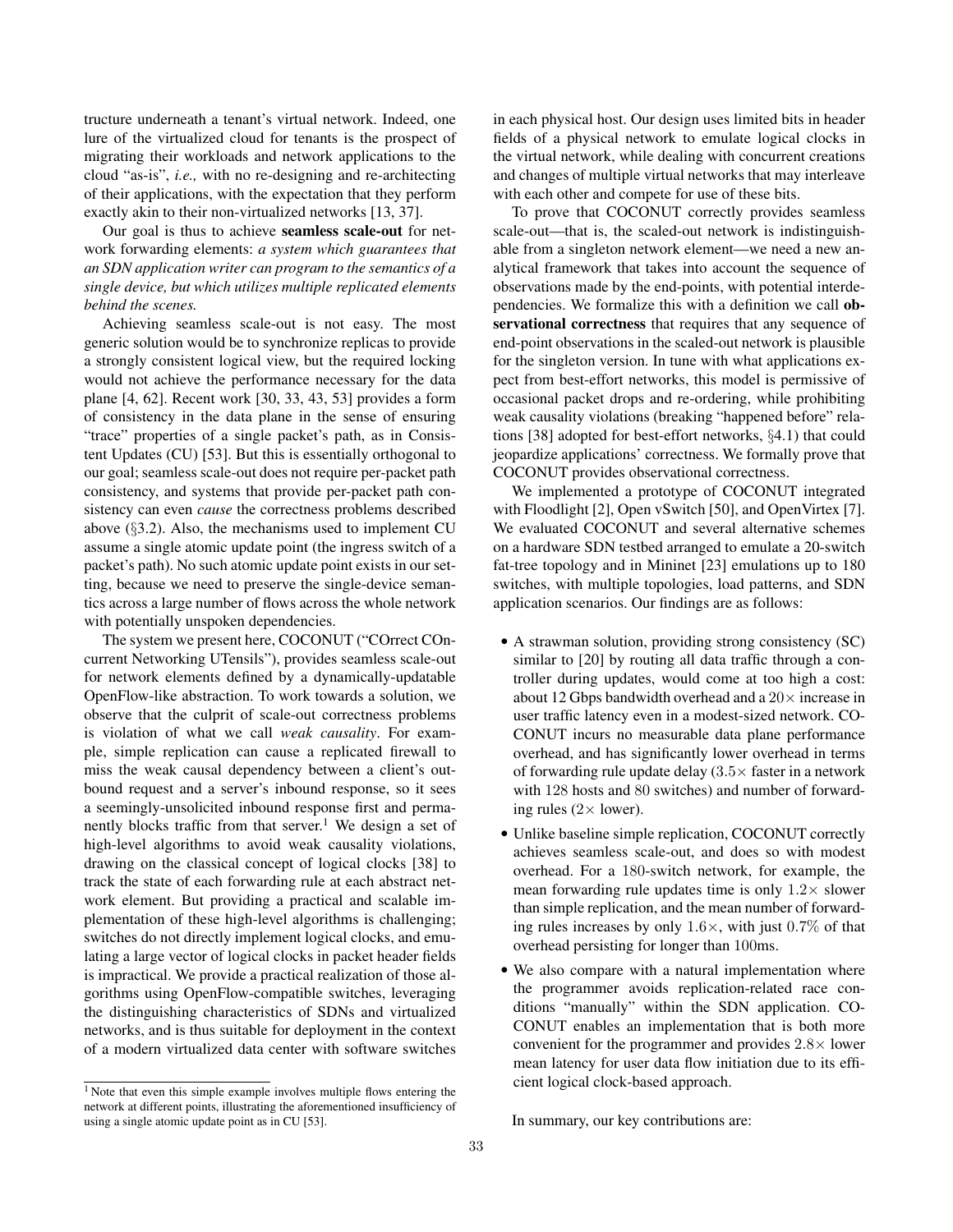- 1. We observe that simple replication breaks the semantics of a single network element and show experimentally that it causes application-level incorrect behavior.
- 2. We present COCONUT, a system for seamless scale-out in the context of OpenFlow forwarding elements in a virtualized data center, and prove that it correctly preserves a single-element abstraction.
- 3. We demonstrate experimentally that COCONUT achieves its goals with modest performance overhead.

We believe this lays the foundation for a practical and dependable service model for virtualized network infrastructure, and a powerful abstraction for programming SDNs.

#### 2. Background

#### 2.1 Basic Abstractions

COCONUT provides seamless scale-out for network elements. The abstraction of a *network element* that we work with here is essentially an SDN device such as an OpenFlow switch. Each element or switch has a table of *rules*, each rule containing a *priority*, a *match* on packet headers, and a list of *actions*. Although each individual rule is stateless, the system is not: the controller can dynamically update rules based on dataplane events, *e.g.,* failures. Upon receiving a packet, the switch executes the actions for the highest priority rule that matches the packet. These actions could result in changes in the packet, dropping it, or forwarding it.

(How) are networking elements scaled-out today? Scaling out can be realized via *simple replication* or oneto-many mapping, where a logical rule is mapped to a distributed set of physical rules, each individually capable of fully implementing the logical rule. In this technique, before installing a rule in multiple physical flow tables, an entity such as the network hypervisor [37] typically rewrites the rule. For example, a rule that matches on virtual ports will need to be rewritten to refer to physical ports [11, 20]; virtual addresses may be translated to physical addresses or packets may be placed into tunnels [37]; and rules that match in part with wildcards could be replaced with multiple rules, each using only exact-match values [12, 37]. The latter mechanism is used in software switches, where wildcard rules in userspace are cached as exact match rules in the kernel to enhance performance [37].

Prior to COCONUT, a number of systems have provided simple replication, mostly for scaling out *static stateless* network elements, *i.e.,* those whose actions or presence in the network do not depend on the history of previous packets or actions [18]. Simple replication of stateless elements preserves the semantics of applications [18].

Modern programmable networks, however, are much more dynamic. This can come in the form of controllers adding, removing, or modifying forwarding rules dynamically in response to application traffic. The question is, can these stateful elements be replicated via simple replication?

|                          |                           | Monitoring + Routing                            |  |  |
|--------------------------|---------------------------|-------------------------------------------------|--|--|
| Monitoring               | Routing                   | srcip= 127.1.*.*, dstip=127.2.*.* count, fwd(1) |  |  |
| srcip= $127.1.*.*$ count | dstip=127.2. $*$ , fwd(1) | srcip= 127.1.*.*<br>count                       |  |  |
| drop                     | drop                      | dstip=127.2.*.*<br>fwd(1)                       |  |  |
|                          |                           | drop                                            |  |  |

*Figure 1: Composing monitoring and routing.*

We list a few key existing applications of simple replication  $(\S2.2)$ , before showing that this technique may cause incorrect application behavior when used for implementing dynamic stateful network functions (§3). We also show that the existing works on correctness in the network not only do not solve this problem but can exacerbate it  $(\S 3)$ .

### 2.2 Applications of Replication

Network virtualization: Simple replication is a key technique for building distributed virtual switches. Nicira's NVP [37] and OpenVirtex [7], for example, can provide a one-big-switch abstraction that connects VMs on the same virtual network even though they are located in different physical hosts or regions of the physical network, and whose locations may change due to spinning up VMs or VM mobility. This is implemented with simple replication from a single virtual switch onto a distributed set of software switches.

Composition of multiple virtual switches can also result in replication. Under existing composition techniques, multiple logical rules are jointly mapped to a set of physical rules where each physical rule is individually capable of implementing multiple logical rules [16, 28, 46]. For example, Figure 1 shows (a) a monitoring module that performs monitoring based on source address, (b) a destination-based routing module, and (c) a Monitoring+Routing application resulting from parallel composition of the previous two modules (rules ordered from highest to lowest priorities) [46]. The first rule of the monitoring, module, for example, is implemented with 2 rules in the composed application.

Network Function Virtualization (NFV): Performance is a critical consideration in NFV where software is used to implement network functions or applications such as firewalls, load balancers, *etc.* Simple replication, used in caching, is a key technique to enhance forwarding performance in software switches and NFVs [32, 37, 50, 59, 62].

Implementing higher level abstractions: In the context of network programming languages, Frenetic [16] provides high-level primitives such set difference, not directly supported by the hardware, by mapping those primitives to multiple OpenFlow rules, *e.g.,* a rule with the match field src-IP=186.206.176.\* OR src-IP=62.205.112.38, is implemented via two rules.

In all of the above techniques, each physical instance or replica is *functionally equivalent* to a faithful implementation of one (or more) logical rules, *i.e.,* the replica performs identical actions as the logical rule. In a fully static net-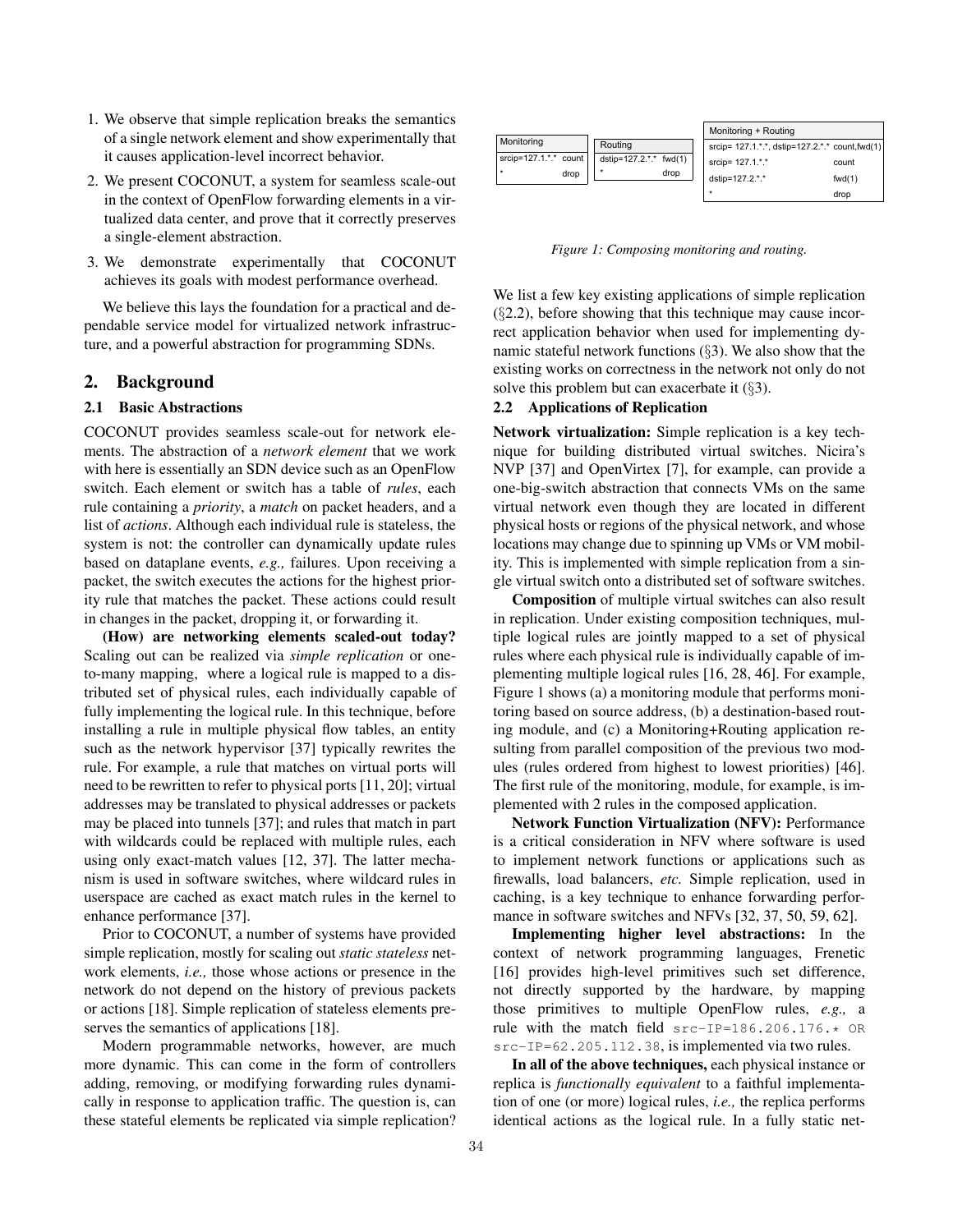

*Figure 2: SDN-enabled security architecture.*

work, packets traversing the physical network result in the same end-to-end fate as if they were processed directly by rules in the ideal, non-replicated implementation of the logical network. However, as network state changes over time, there may be inconsistent state among the multiple replicas that implement one logical element. Furthermore, this problem may become more serious if the changes are interdependent with application-level behavior (rather than simple route changes). We next see how this may cause applicationlevel incorrect behavior.

# 3. What Can Go Wrong?

We show with a few examples that the simple replication can break the semantics of a single element and lead to incorrect application behavior. Per-packet consistency [53] does not fix the problem, and interestingly, can even trigger the problem in an otherwise-correct network.

#### 3.1 Example 1: SDN-enabled Security

Network Intrusion Detection Systems (IDSes) and stateful firewalls perform complex traffic processing and analysis that are CPU-intensive and hard to implement at high speed. Performance can be improved significantly by programming faster devices like SDN switches to act as an initial triage filter [49]. As depicted in Figure 2, the switch *whitelists* traffic known to be benign, forwarding it directly to its destination; *blacklists* traffic known to be malicious, dropping it immediately; and sends only the remaining *unclassified* traffic to the IDS device for more expensive analysis (e.g., DPI). The controller uses external input, traffic measurement tools, and notices from the IDS cluster to craft whitelists and blacklists in the ACL table of the switch.

This concept is the crux of several security and DoS protection systems such as Radware's SDN-enabled DefenseFlow [48], and SciPass used in the TransPAC network and Indiana University [9]. At Lawrence Berkeley National Laboratory (LBNL) and NCSA, a similar system that whitelists GridFTP traffic, which is uninteresting from a security standpoint in such scientific environments, reportedly reduces the total traffic volume to their security appliance cluster by about 32-37% on a typical day [8].

This architecture results in frequent ACL changes on switches. Using custom setups that interface with the Bro and Snort IDSes, for instance, LBNL and Indiana University block an average of 6,000-7,000 and 500-600 IPs per day, respectively [8], and systems that whitelist GridFTP traffic at LBNL and NCSA result in a few hundred to several tens of thousands ACL operations per day [10].

The traffic which is unclassified is sent to a cluster of security appliances. Such devices usually ship with analyzers for many protocols and applications to detect protocol and application specific attacks. The weird.bro and scan.bro scripts in Bro, for instance, give notices when Bro observes data being transferred in a session without seeing the SYN ACK packet of that session, data being transferred without observing ACK, repeated SYN ACK packets for the same session, and failed connection attempts to multiple hosts over a time interval. The notices from the IDS are then sent to the controller application which might in turn install rules on the ACL to block IPs. In some systems, such as Sci-Pass, this blocking is by default *permanent* [3]. Erroneous IP blocking is notoriously hard to debug; in most cases it requires the owner of the IP to call the network operator who then manually inspects the IDS logs [58].

However, this system can encounter a problem if the triage switch is replicated. Consider the following setup. The IDS cluster is set to analyze some protocols including TCP port 80, *i.e.,* if it receives a reply, it checks if the reply is solicited or not. If it is, it forwards the packet to its destination. Otherwise, it sends a notice to the controller to block the source of the traffic. A popular web service on the internal network receives a continual stream of incoming requests from clients on port  $80<sup>2</sup>$  Let P1 refer to the initial policy that TCP port 80 on the switch is unclassified. Next, the network operator chooses to update the policy from policy P1 to P2 where TCP port 80 is whitelisted. The only affected module is the ACL that should add a rule to forward TCP port 80 to the forwarding table instead of the IDS cluster.

Without replication, at any point during the update, if a server receives a request, it is allowed to reply: its solicited reply either traverses the forwarding table and reaches its destination, or through the IDS that already knows about the request—the request can only be forwarded to its destination by the IDS after the IDS observes the request.

With simple replication, however, the switch might be implemented using rules across multiple physical devices. For example, in a one-big-switch setup with OpenVirtex [7], the single rule that sends TCP port 80 traffic to the forwarding table is now translated into multiple rules, one residing on each physical edge switch that acts as part of the one-bigswitch. These rules cannot be installed all at once.

Hence, the following race condition can happen: The new rule for P2 is installed at the edge switch connected to host A. Then, A sends a request to host B. The request is directly

<sup>2</sup> Similar problems arise if the service is external and the client is internal.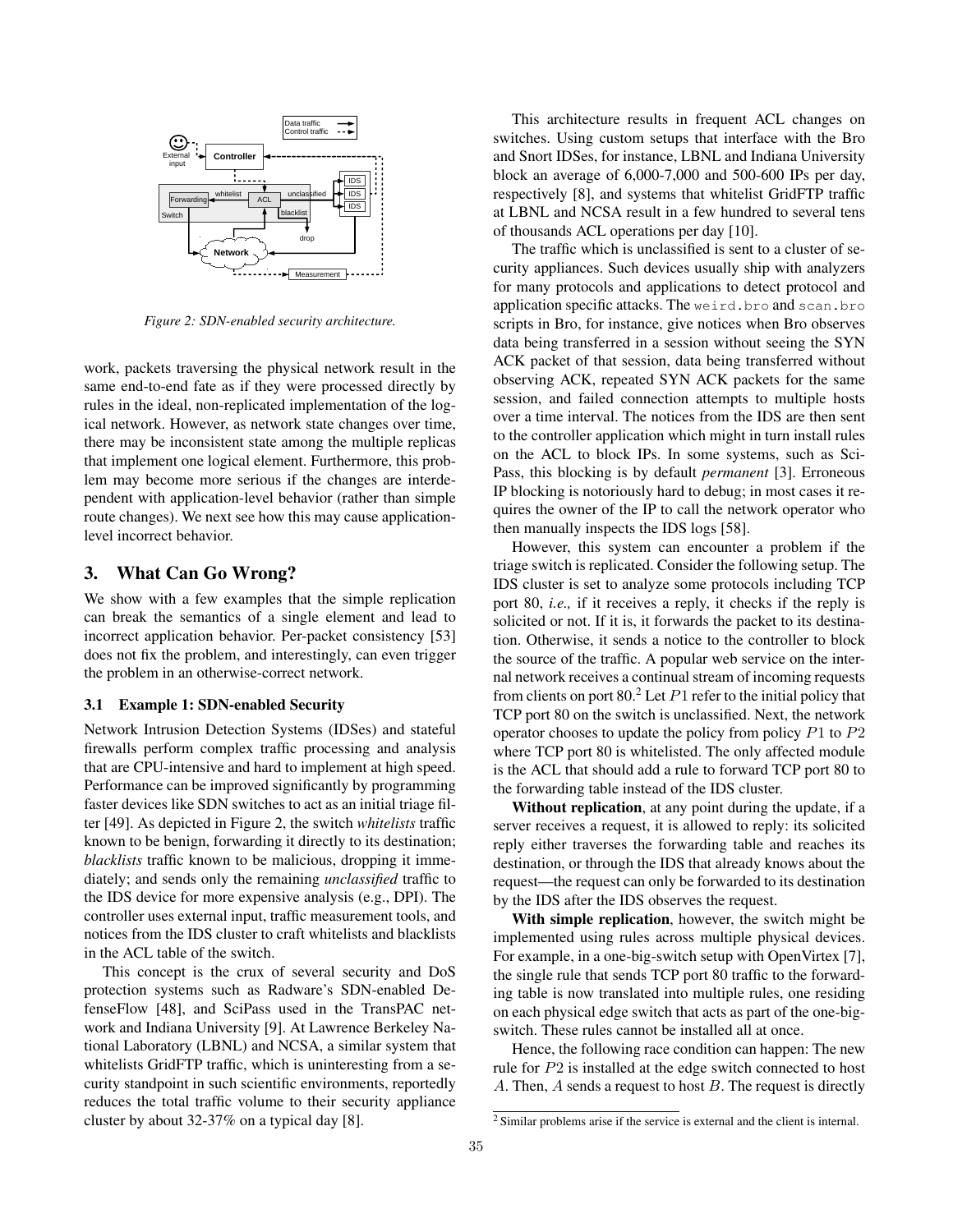

*Figure 3: Simple replication causes incorrect blocking.*

forwarded to B; therefore, the IDS does not observe the request. B replies, and its reply hits a *different* edge switch which still uses policy  $P1$ . Thus,  $B$ 's reply is forwarded to the IDS. Since the IDS never saw the request, the IDS sends (false) notices to the controller informing it that the server is sending a stream of unsolicited replies. This will eventually cause the controller to block the server even though the traffic it is sending is already whitelisted and it is legitimately replying to requests it receives. In other words, the hosts observe the following invalid sequence of events: A sends a request, B receives it and replies, B is blacklisted.

This problem is troublesome to resolve. Even though the controller knows a certain type of traffic was whitelisted, it is difficult for the controller to realize the mistake, because a host with some valid traffic might still have sent malicious traffic as well. If the server owner realizes a mistake and phones the network operator, the problem would be hard to resolve as the IDS logs indicate a suspicious server activity (sending unsolicited replies).

To determine how frequent this error can be, we implemented a tree topology with up to 50 leaf switches acting as the logical ACL. Each leaf switch is connected to 5 hosts in Mininet. Each host sends requests to randomly selected hosts with flow interarrival times and sizes drawn from the web-server workload information in [55]. Control delays are drawn from the measurements of HP Procurve switches in [26]. Figure 3 shows the percentage of hosts incorrectly blocked following a single  $P1 \rightarrow P2$  policy change, averaged over 100 trials. The percentage of incorrectly blocked hosts rapidly increases with scale, *e.g.,* with a medium-sized network of 20 switches, it approaches 60%. An alternative approach of using symmetric paths for all related flows in that example imposes great overhead for some applications such as GridFTP, used in both NCSA and LBNL [8], that depend on many flows.

#### 3.2 Example 2: Logical Firewall

Imagine that an enterprise network has a firewall at the periphery of its network that permits an external server to talk to an internal client if and only if the client has sent a request to the server. This policy could be achieved as follows, using a single switch and a firewall application  $FW$  running on the controller (Figure 4). Initially, FW installs in the switch a low priority flow table entry that matches all



*Figure 4: Replicated firewall incorrectly blocks communication.*

client and server traffic and sends the packet to the controller. When FW receives a packet from a client, it instructs the switch to do three things: (1) install rules to allow bidirectional communication between the client and the server, bypassing the controller, (2) wait for these rules to take effect, via a BarrierRequest message, and (3) process the original packet again using the new rules. When FW receives a packet from a server, it must have been unsolicited, so it blacklists the server by installing a permanent high priority rule that drops packets from the server. This rule provides the desired property of safeguarding clients from connecting to malicious servers, even if the client tries to connect.

With simple replication, *i.e.,* if that logical switch is in reality mapped to more than one physical switch, the client-toserver traffic could traverse one physical switch,  $s<sub>1</sub>$ , and the resulting server-to-client traffic traverses a different physical switch  $s_2$ . In this case, the response traffic may reach  $s_2$  before the rules for bidirectional communication are installed on it, intuitively because the BarrierRequest now waits for rules to take effect at only one switch, rather than all. The packet, therefore, will be handled by the default rule which sends it to the firewall application, which proceeds to install a high priority rule  $D$  to block all traffic for that flow—an undesirable outcome and something that would not happen without replication. Note that even when the rules that allow client-server communication are installed on  $s_2$ , the switch continues dropping traffic due to rule  $D$ , since it has a higher priority. In an experiment with similar setup as §3.1, when the client and server are connected to two separate replicas, we found the communication is incorrectly blocked 21% of the time. This example is similar to the previous IDS example in its effect, but here it is triggered by normal clientserver traffic rather than an administrator's policy change.

#### 3.3 Shortcomings of Existing Approaches

Per-packet Consistency Is Not Enough. A line of work has preserved properties of a single packet's journey, even during network updates — for example, avoiding loops and black holes [30, 43] or preserving *per-packet (or per-flow) consistency*, wherein every packet (or flow) traversing the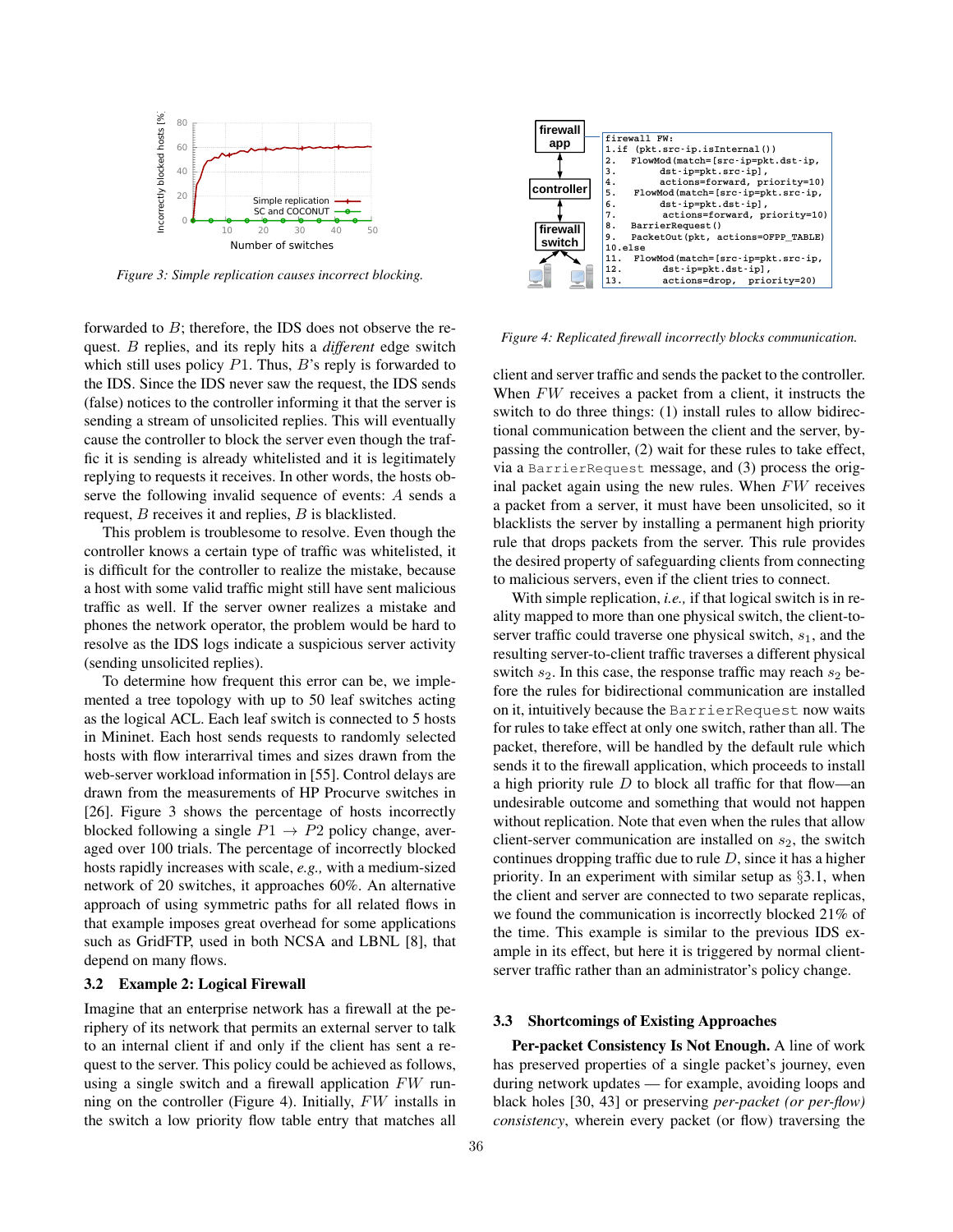network is processed by exactly one global network configuration and never by a mix of multiple configurations [53]. These properties do not achieve seamless scale-out, because they do not preserve dependencies *across* different packets or flows. In the IDS example, each source-to-destination flow was processed by only a single policy; the problems are only visible *across* flows, violating the request/reply orderings that the IDS policy depends on. This is a critical distinction, because Consistent Updates (CU) [53] implements perpacket consistency by relying on each packet's entry point as a single point of atomic update. Seamless scale-out involves behavior of packets across many flows from multiple entry points and potentially flowing through endhosts; no atomic update is possible.

In fact, application-level incorrectness can occur *because* of deploying CU [53] to guarantee per-packet consistency. This is because the two-phase update algorithm of CU itself causes replication. We return to the example of §3.1. In the non-replicated setting, if the network uses CU to update the policies to whitelist TCP port 80 traffic, the update will no longer be a single step, because the flows using rule  $R1$  on the ACL need to be updated one by one. Suppose that the flow from  $A$  to  $B$  is updated, but other flows (including the one from  $B$  to  $A$ ) are not yet updated. In this case, the ACL will have 2 rules corresponding to  $R1$  on the ACL in Figure 2 (not shown): an old rule to match traffic using old tags (old policy traffic) and the new rule with new tags (new policy traffic). Now, host A sends TCP port 80 traffic with the new tag, which is forwarded to  $B$  (new policy).  $B$  receives the packet, and replies. Its reply to A, however, *is* delivered to the IDS since it has the old tag. The IDS consequently blocks  $B$  given that it has not seen the request, something that would not happen without CU. The underlying problem in this case is that CU maps a single logical rule to multiple physical rules with different tags.

Strong Consistency Is Cost Prohibitive. SDN switches do not directly provide primitives to preserve strong consistency, but one can implement it using the controller [17, 20, 39]: when a rule needs to be updated, direct all related flows to the controller, which temporarily emulates the switches' behavior; perform an atomic rule update at the controller; update the switches; and finally shift traffic back to the switches. This technique would correctly achieve seamless scale-out. But we show in  $\S5$  that it has dramatic performance penalties,  $e.g., 20 \times$  increase in delay for the IDS example. Shifting traffic to the controller is thus appropriate for relatively rare virtual network migration events supported by [17, 20, 39] but not for the ongoing process which we hope to support.

## 4. Design of COCONUT

The previous examples demonstrate that simple replication does not provide seamless scale-out. In this section, we begin by presenting the intuition of what logical property the network requires to achieve seamless scale out. We call this

#### 4.1 Not All Orderings Are Created Equal

Causality violations in §3, *e.g.,* receiving a response before or without the request that caused the response, are caused by inconsistent state among replicas of one single logical rule—a packet is handled by a new instance of a logical rule and another packet that "comes after" it is handled by an old instance of the same logical rule. In the IDS example in §3.1, for instance, the request packet is handled by a new instance of the ACL rule, but the reply that it triggers is handled by the old instance of the same logical rule. Thus, the IDS receives the reply packet first, missing its dependency (the request).

On the surface, it might seem counter-intuitive that the ordering between those packets is a problem that could compromise application correctness, since even in nonreplicated best-effort networks, packets can be reordered or dropped. The sublety here is that even in best-effort networks some orderings, that we call weak causality, are always preserved. For example, no amount of reordering or packet loss will change the fact that with a standard TCP implementation, receiving a SYN packet always happens before sending the first SYN ACK.

We use this intuition to formally define weak causality and observational correctness. We first formalize network events and define networks' behaviors.

The endpoints interact with the network with send and receive *events*. These are the only events we are ultimately interested in because they are the only *externally visible* events, *i.e.,* while the network could have multiple internal events such as rule lookup, packet rewrite, *etc.*, those internal events are not visible to the endpoints. The distinction between internal and external events is a common technique for defining correct behavior of state machines [41]. The notation  $r_{h,i}(pkt)$  and  $s_{h,i}(pkt)$  are used to respectively refer to the event of receiving and sending packet  *by endpoint*  $p_h$  where this event is the *i*th event happening at  $p_h$ . Each sequence of external events is a *trace*. The *behavior* of a system is the set of all plausible traces in that system [41]. In a system with n endpoints, pi∈{0,...,n−1}, a *local history* of endpoint  $p_i$ , denoted by  $L_i$ , is a sequence of  $e_{i,j}$ s, where  $e_{i,j}$ is the *j*th external event that happens at  $p_i$ , *i.e.*, the system's behavior observable by  $p_i$ . A *history*  $H = \langle L_0, L_2, ..., L_{n-1} \rangle$ is a collection of local histories, one for each endpoint.

Observational correctness: For a physical network, P, to be an observationally-correct implementation of a logical or abstract network,  $L$ , any trace in  $P$ 's history should be a plausible trace in the history of an ideal, non-replicated implementation of  $L$ . That is, the possible behavior of  $P$  is a subset of the possible behavior of a non-replicated implementation of  $L$ . We see in §3 that this condition does not hold under simple replication, *e.g.,* the following trace that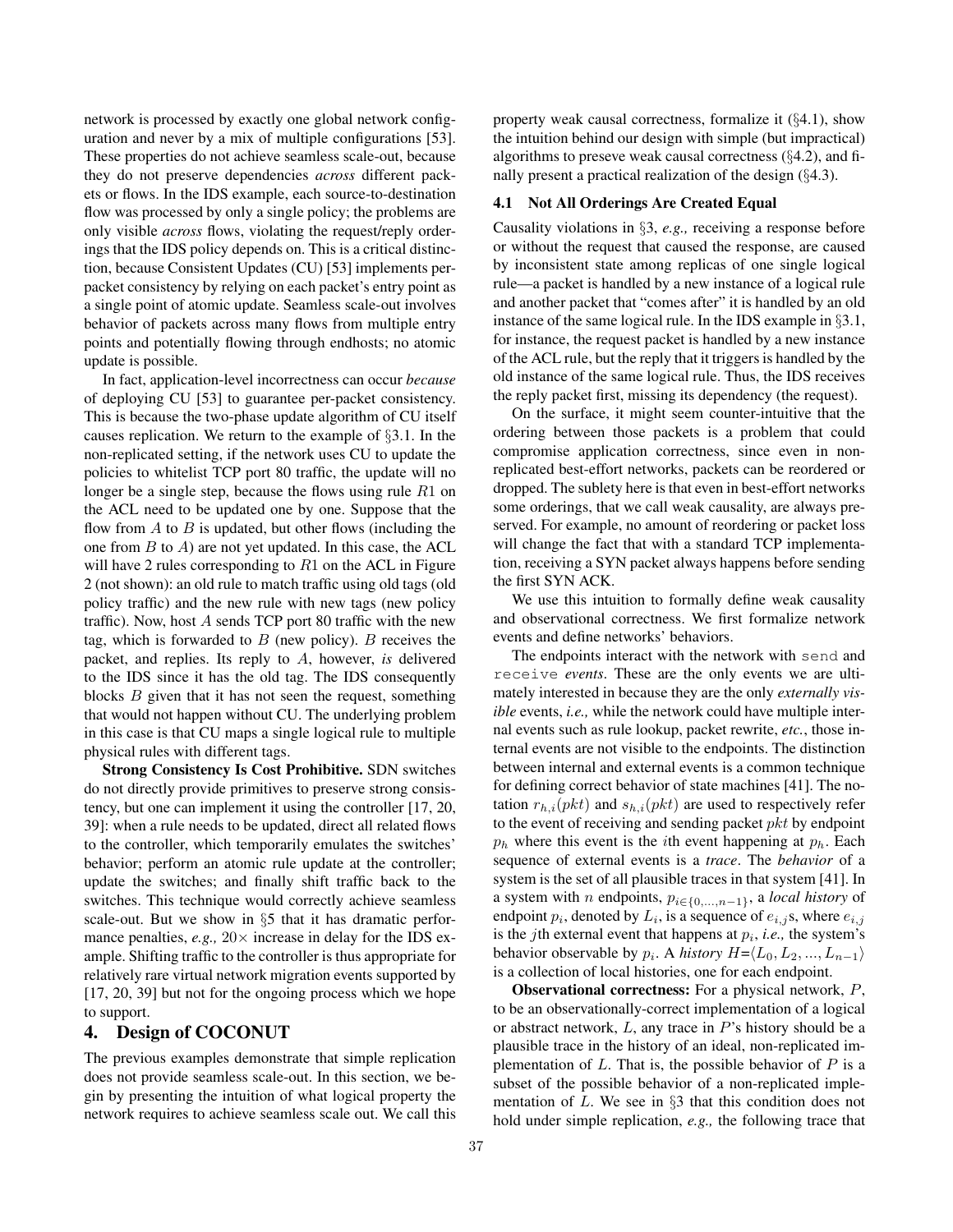happens in the replicated network in the example in §3.1 is not plausible in the non-replicated networks: *A sends a request, B receives the request, B sends a reply, IDS receives the reply*. (*i.e.,* the trace misses the event of the IDS receiving the request that triggers the reply).

Weak causality: Event  $e_{k,l}$  has *weak causal dependency* on event  $e_{i,j}$ , shown by  $e_{i,j} \rightarrow e_{k,l}$ , if one of the following cases hold:

R1: local dependencies. This applies when i=k (*i.e.,* both events happen in the same endpoint),  $j < l$  (*i.e.*,  $e_{i,j}$  comes before  $e_{k,l}$ ), and  $e_{k,l}$  is a send event. In the example above, '*B sends a reply*' is locally dependent on '*B receives the request*'. Note that we replace the traditional "program order" [5] with local dependencies in rule R1. This is done to account for the fact that a best-effort network can reorder packets. The above condition on  $e_{k,l}$  is what distinguishes our notion of weak causality from the original definition of causality in [5].

**R2**: sends-to.  $e_{i,j}$  and  $e_{k,l}$  are respectively the events of sending and receiving the same packet.

**R3**: transitivity. There is some other  $e_{r,t}$  event such that  $e_{i,j} \rightarrow e_{r,t} \rightarrow e_{k,l}.$ 

If an event  $e_{k,l}(q)$  involving packet q has weak causal dependency on an event  $e_{i,j}(p)$  involving packet p, we say that q has weak causal dependency on p, denoted by  $p \rightarrow q$ . Events and packets with no weak causal dependencies are called *concurrent*.

While best-effort networks can drop packets and reorder concurrent packets, they preserve weak causality. For instance, if concurrent packets  $pkt1$  and  $pkt2$  are sent to endpoint  $p_i$ , receiving them with any order or not receiving one or both of them are permissible, *e.g.*,  $\varnothing$ ,  $\langle r_{i,j} (pkt1) \rangle$ , and  $\langle r_{i,j}(pkt2), r_{i,j+1}(pkt1) \rangle$  are plausible traces. However, a host always receives a SYN ACK packet after sending a SYN packet (its weak causal dependency). Receiving a SYN ACK without sending a SYN packet, or receiving it before sending a SYN packet, therefore, are not plausible traces.

Unlike non-replicated networks, replicated ones can violate weak causality, *e.g.,* the IDS in §3.1 receives a reply while missing its dependency. This implies that replicated networks can have traces (those that violate weak causality) that are not plausible in logical networks that they intend to implement, and consequently are not correct.

*Root cause of weak causality violation:* It is not hard to see that if no rule changes, then any trace in the replicated network is a plausible trace of the logical network. The fact that a replicated network can have implausible traces, therefore, results from handling packets with inconsistent instances of rules. Intuitively, handling concurrent packets with inconsistent instances does not result in a implausible trace. Even in non-replicated networks, it is permissible to handle two concurrent packets with inconsistent state while the network state is changing. The problem happens when orderings of packets are known, *e.g.*,  $p \rightarrow q$ . In nonreplicated networks, p cannot be handled by a newer state compared to q. Under simple replication, in contrast, this property does not automatically hold because the instances handling  $p$  and  $q$  could be different. Therefore,  $p$  might be handled by a newer state compared to  $q$ . In the IDS example, for instance, the event of the IDS receiving the reply  $(e_3)$ happens after the event of B sending the reply  $(e_2)$ , which in turn happens after the event of B receiving the request  $(e_1)$ . Yet, even though  $e_1 \rightarrow e_3$ , the packet associated with  $e_1$ (request) is handled by a newer instance compared to the instance that handles the packet associated with  $e_3$  (reply). We provide algorithms to ensure that with COCONUT's replication, for any two packets p and q where  $p \rightarrow q$ , applying a logical rule on  $q$  implies that no newer version of the same logical rule is applied on  $p$ . We show in [19] that preserving this property is sufficient for observational correctness:

Theorem 1: Any behavior of COCONUT's implementation of replicated networks could have happened in the logical network.

The intuition behind the proof is to show that COCONUT is weak causality-aware<sup>3</sup> (Lemma 2 in [19]) and this is sufficient for observational correctness.

#### 4.2 COCONUT's High-level Algorithms

In an implementation of a logical network with  $m$  logical rules,  $LR_{0 \le i \le m}$ , one single logical rule,  $LR_i$ , is mapped to multiple physical instances,  $PR_{i,j}$ , where j is the ID of the switch hosting the  $PR_{i,j}$  instance.

Changes to a logical rule should be replicated across all the physical rules that implement it. Without enduring the prohibitive cost of synchronization for atomically updating all the physical rules at once and in unreliable networks where elements can fail, inevitably, there exist instances when different physical replicas are in different and inconsistent states. Fortunately, this different network state usually does not cause anomalous application behaviors unless endpoints' applications receive packets from the network, they are unaware of the network state. The problem happens when the packet is handled by a new version of the rule and then triggers a causal sequence of events leading to some packet (perhaps the same or newly generated packet) being handled by an old version of the rule.

We leverage this observation and the classical concepts of logical and vector clocks to prevent such weak causality violations. We use *logical clocks for tracking network state changes and restricting the space of executions to those that are weakly causally consistent*. Endpoints affix vectors of logical clocks to packets that show their latest observed network state. These clocks prohibit switches from applying outdated rules that might violate weak causal correctness,

<sup>3</sup> A network is *weak causality aware* iff for any two packets p and q and for any logical rule  $R$ ,  $p \rightarrow q$  implies that the version of R that handles q is at least as recent as the one that handles p.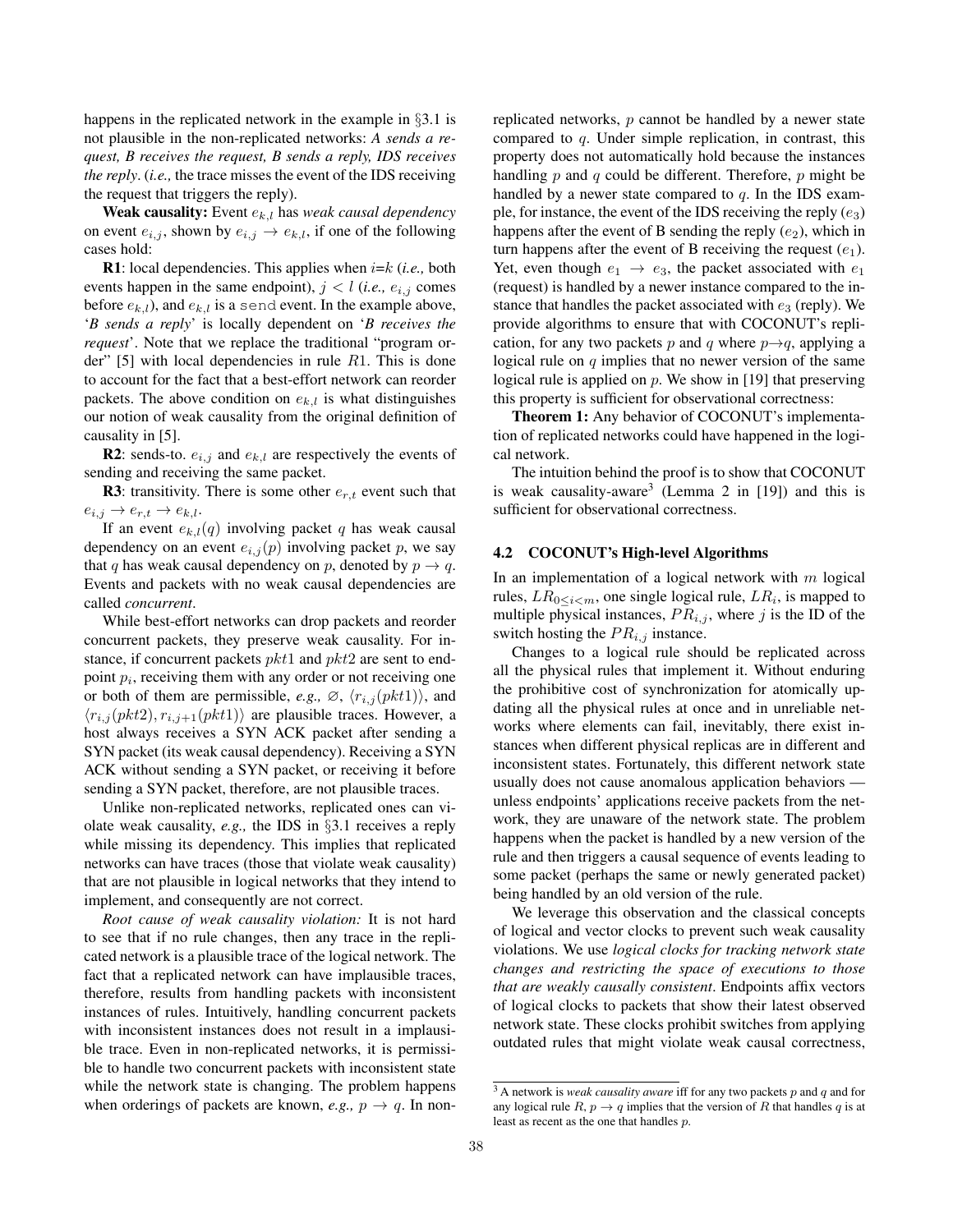| <b>Algorithm 1</b> Ideal Switch $sw$          |                                                                     |  |  |
|-----------------------------------------------|---------------------------------------------------------------------|--|--|
| 1: <b>procedure</b> UPDATE(rule $PR_{i,sw}$ ) |                                                                     |  |  |
| 2:                                            | $VC_{sw}[i]++$                                                      |  |  |
| 3:                                            | regular-update $(PR_{i,sw})$                                        |  |  |
|                                               | 4: <b>procedure</b> RECEIVE(packet <i>pkt</i> , port <i>ip</i> )    |  |  |
| 5:                                            | rule $PR_{i,sw} = \text{lookup}(pkt, ip)$                           |  |  |
| 6:                                            | while $(VC_{sw}[i] < VC_{nkt}[i])$ do                               |  |  |
| 7:                                            | update $(PR_{i,sw})$                                                |  |  |
| 8:                                            | $VC_{\text{okt}}[i] := \max(VC_{\text{sw}}[i], VC_{\text{okt}}[i])$ |  |  |
| 9:                                            | regular-apply( $PR_{i,sw}, pkt, ip$ )                               |  |  |

and prompt them to update their rules before applying them to packets.

More specifically, in a network with  $m$  logical rules, each packet pkt carries an m-dimensional vector of logical clocks,  $VC_{pkt}$ , in which  $VC_{pkt}[j]$  shows the latest version number of logical rule  $LR_j$  that pkt has "observed"—that is, the latest version known at the sender of  $pkt$  when it was sent, or the version applied to *pkt* along its path (whichever is more recent). As an example, the switch that handles a packet p with the second version of the logical rule  $LR_j$  sets its  $VC_p[j]=2$ , and the endpoint that receives p sets  $VC_q[j]=2$ for a packet  $q$  that it sends after receiving  $p$ . We assume that switches are preloaded with all versions of rules, similar to the way that switches can be preloaded with failover rules.

The reader will have already realized that in largescale multi-tenant datacenters hosting  $10Ks$  of virtual networks [14, 57], storing a clock value for every rule in every packet, performing operations on these  $VCs$ , and preloading switches with all rules are infeasible. Our goal in this section is to convey the intuition behind our design and reason about its correctness. Later, §4.3 presents a scalable and OpenFlow-compatible, but slightly more complex, emulation of these algorithms. Three types of entities—switches, shells, and the controller —work with the vector clocks carried by packets. We describe the role of each next.

Switch operations: Each physical switch sw has a logical clock  $VC_{sw}[j]$  for each logical rule  $PR_{j,sw}$  hosted at the switch. This clock stores the current version number of the rule that the switch will apply to matched packets. Note that one logical rule can be hosted at multiple physical switches, and these may have different clock values while the rule is being updated. When a switch needs to update a rule, it also increments its corresponding logical clock (procedure UPDATE in Algorithm 1; regular-update is the regular rule update operation without COCONUT).

When receiving a packet  *on input port*  $*ip*$  *(proce*dure RECEIVE in Algorithm 1), the switch  $sw$  looks up the rule that needs to be applied on the packet,  $PR_{i,sw}$ . If  $VC_{pkt}[i] > VC_{sw}[i]$ , the packet or a packet that *happened before* was already handled by a newer version of  $LR<sub>i</sub>$  than the one currently active on sw. Hence, applying the outdated version risks weak causality violations once pkt is received by any endpoints. So at this point, sw is required to update the rule before handling *pkt*. The update ( $PR_{i,sw}$ ) function has the switch update  $PR_{i,sw}$  using the preloaded rules, its clock for this rule, and the packet's clock for this rule,  $VC_{pkt}[i]$ , to show the latest version number. Finally the switch acts on  *by applying the rule (line 9 in Algorithm* 1).

Deleting a rule  $PR_{j,sw}$  is a special case of updating it: the logical clock of the deleted rule,  $VC_{sw}[j]$ , is incremented and its value is set to  $\varnothing$  (a special value) dictating sw to apply other rules for matching packets.

| Algorithm $2 Shell_i$ |  |  |  |
|-----------------------|--|--|--|
|-----------------------|--|--|--|

|    | 1: <b>procedure</b> RECEIVE(packet <i>pkt</i> )                     |
|----|---------------------------------------------------------------------|
| 2: | for $i \in VC_i$ do                                                 |
| 3: | if $VC_{\text{pkt}}[j] > VC_i[j]$ then                              |
| 4: | $VC_i[j] := VC_{pkt}[j]$                                            |
| 5: | remove-VC $(\rho k t)$                                              |
| 6: | regular-fwd-to-host $(\rho k t)$                                    |
|    |                                                                     |
|    | 7: <b>procedure</b> SEND(packet $pkt$ )                             |
| 8: | add-VC $(\textit{pkt}, \textit{VC}_i)$                              |
| 9: | regular-send-to-net( $pkt$ )                                        |
|    |                                                                     |
|    | <b>Controller's operations:</b> The <i>controller</i><br>$\sim$ 11. |

sits between the network hypervisor and the network, and is tasked with installing the physical rules, such as those sent by the network hypervisor to it, on switches.

Shell's operations: A *shell* is a shim layer sitting between each endpoint and the network, which can run in the hypervisor. Shells hide  $VCs$  from the endpoints by performing the necessary logical clock operations on their behalf. For each endpoint  $p_i$ , its shell shell<sub>i</sub> keeps an mdimensional vector  $VC_i$  of logical clocks.  $VC_i[j]$  contains the *max* version number of logical rule j observed in the logical clock of any packet  $p_i$  has received.

For each incoming packet,  $pkt$ ,  $shell_i$  updates  $VC_i$  if the packet carries any newer information, *i.e.*,  $\forall j, VC_i[j] = max(VC_i[j], VC_{pkt}[j]).$  It then removes  $VC<sub>plt</sub>$  from the packet before passing it to the endpoint (procedure RECEIVE in Algorithm 2). For any outgoing packet *pkt*, shell<sub>i</sub> appends its local  $VC$ ,  $VC_i$ , to the packet before sending  $pkt$  (procedure SEND in Algorithm 2). This  $VC$  prevents switches from handling  $pkt$  with outdated rules that could violate weak causality.

#### 4.3 OpenFlow-compatible Implementation

Having a scalable implementation of the simple algorithms in §4.2 is challenging. A major scalability bottleneck is the size of the time vectors. In general, in a distributed computation with  $N$  processes, causality can only be characterized by vector timestamps of size N, *i.e.,* the causal order has in general dimension  $N$  [56]. For implementing weakcausally consistent SDNs, where the vector timestamp tracks the version of every forwarding rule in the network, it would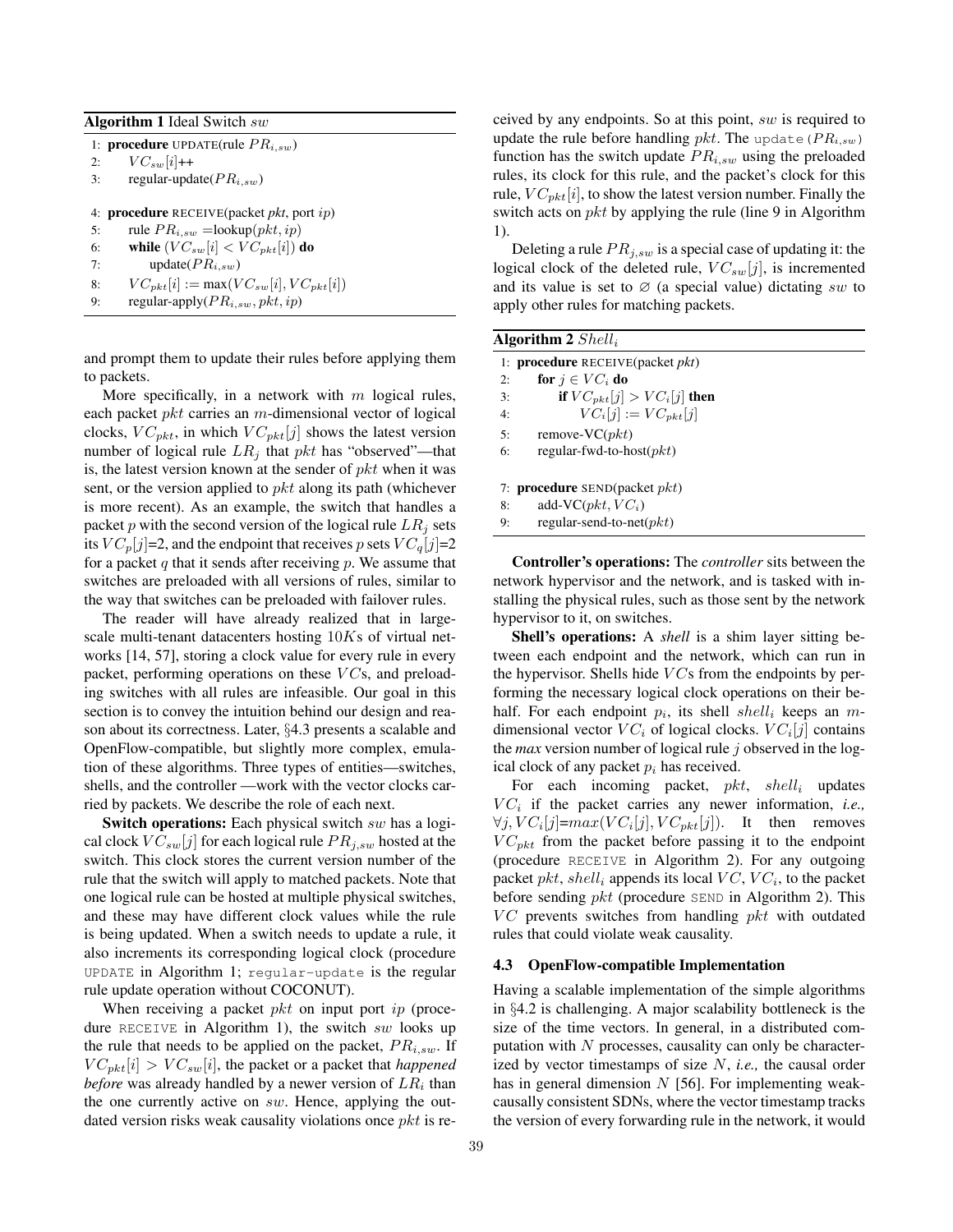be overly burdensome (in terms of bandwidth and CPU) for packets to carry such large vectors and endpoints, switches, and controllers to operate on them. Another scalability challenge is preloading switches with all versions of rules. In addition to these *scalability* challenges, there is a *feasibility* challenge: vector clocks and their related operations cannot be readily implemented with the match/action operations on commodity switches today.

To overcome the feasibility challenge, we note that the weak causality problem that VCs solve only arises when a logical rule is *in flux*: there are both old and new physical instances of the rule in the network. Vector operations are not needed for *stable* rules that are not in flux (*i.e.,* before or after updates). Even when rules are in flux, their exact version numbers are not necessary for preserving weak causality. As long as the old versions of a rule are eliminated from the network, it is sufficient to know that the rule is being updated which can be sufficiently characterized by one single bit, which we call a *tag bit* (TB), to identify the current and new versions. Switches and endpoints then need to "mark" the TBs of the packets that are handled by such rules or any packet after them (by a tagging operation which can be implemented in existing switch hardware), and for in-flux rules, switches need to apply their updated versions to the tagged packets (*e.g.,* by having the updated rules as higher priority rules that match on the tag). These simple tricks enable us to emulate vector operations for updating a logical rule by reserving a TB for it and deploying regular match-action operations, thus solving the feasibility challenge. Concurrent updates could use separate update TBs.

The fact that only the in-flux rules require tags for correct operations, along with coordination at the SDN controller, also aids us to sidestep the scalability challenge: once an update operation terminates, *i.e.,* once the controller learns that all the physical instances of a logical rule  $LR$  are updated, it can re-use its TB for updating other rules. We can thus concurrently update as many logical rules as the number of bits dedicated to TBs. While this is likely to be sufficient for a single virtual network, it will still be a scalability bottleneck for cloud providers that host  $10Ks$  of virtual networks and should support millions of concurrent updates of all of these networks per day [14, 57]. We resolve this by capitalizing on the fact that virtually all network virtualization platforms [7, 37, 50, 60] isolate traffic within each virtual network, so that traffic cannot leak between two virtual networks. Packets carrying extra bits disjoint from the bits used by the hypervisor and rules matching on them do not violate this property. Hence, multiple virtual networks can concurrently use the same TBs. Furthermore, the controller can preload switches with only the necessary rules.

We describe the practical implementation of CO-CONUT's algorithms as well as its failover operations after explaining the notations and requirements.

Requirements: In addition to requiring traffic isolation between virtual networks, COCONUT requires that the TB bits are dedicated to COCONUT's operations, *i.e.,* no other entity (such as the tenants or the network hypervisor) is allowed to use these bits. For simpler presentation, we further assume that arbitrary bitmask (supported since Open-Flow 1.1, early 2011) is supported for the header-field used for TBs. COCONUT requires that the network hypervisor should not cause *ambiguity*, *i.e.,* it should not install multiple rules with overlapping match fields and identical priority on a switch. Moreover, assuming that by default rule priorities are integer values between 0 and max-priority, CO-CONUT requires the priorities of the physical rules that the network hypervisor sends to the controller to be integers between 0 and  $(max-priority)/2$ , *i.e.*, COCONUT uses half the priority-space to "pre-install" rules to accelerate the update process without causing ambiguity. As we will see, for any rule  $P$  with priority  $x$ , the priority of the stable rule that COCONUT eventually installs is  $2x$  and the priority of the pre-installed rules for P is  $2x + 1$ . This implies that for any two rules P and L, where *x=P.priority* and *y=L.priority*, if  $y \geq x+1$ , then L's priorities (2y and 2y + 1) will be strictly larger than P's priorities  $(2x \text{ and } 2x + 1)$  throughout.

Algorithms: For updating a set of physical rules corresponding to a logical rule of a virtual network *v*-*net*, the network hypervisor sends a set called the *rule-batch*, the identifier of *v*-*net*, and the identifiers of the *v*-*net*'s shells to the controller (arguments of the UPDATE procedure in Algorithm 3). Each element of the rule-batch set,  $b$ , is a tuple that includes the new rule that needs to be installed b.*newrule*, and the old rule that is being replaced, b.*old*-*rule*. Also, *rule*-*batch.new*-*rules* and *rule*-*batch.old*-*rules* show, respectively, the set of all new and old rules in the *rule*-*batch*. For any given physical rule,  $R$ , we denote the match, action, priority, and the switch hosting  $R$  by, respectively, R.*match*, R.*action*, R.*priority*, and R.*sw*. We show the action of installing a set of rules  $SR$  by install(SR), the action of updating SR by overwriting value *val* on the *var* header field by update(SR, var, val). For instance, updating the priority values of all rules in SR to 10 is shown by update(SR, priority, 10).

Algorithm 3 starts by installing a set of temporary rules  $T$  that are identical to the new rules, except: (1) they have higher priorities; (2) they match on an unused TB,  $taq=1$ , in addition to the rules' existing match requirements; and (3) the action sets  $taq=1$  in addition to the rules' existing actions (line 9 in Algorithm 3). Note that a single tag bit is used for all rules in the batch. The temporary rules  $T$  will gradually be updated and eventually turn into the new rules. Initially, these rules are invisible because no transmitted packets have tag=1. But once packets do start using the new tag (*i.e.*, the rules' increased virtual clock value), the switches are prepared and thus will not have to pay the expensive [54] cost of relaying packets to the controller while the new rule is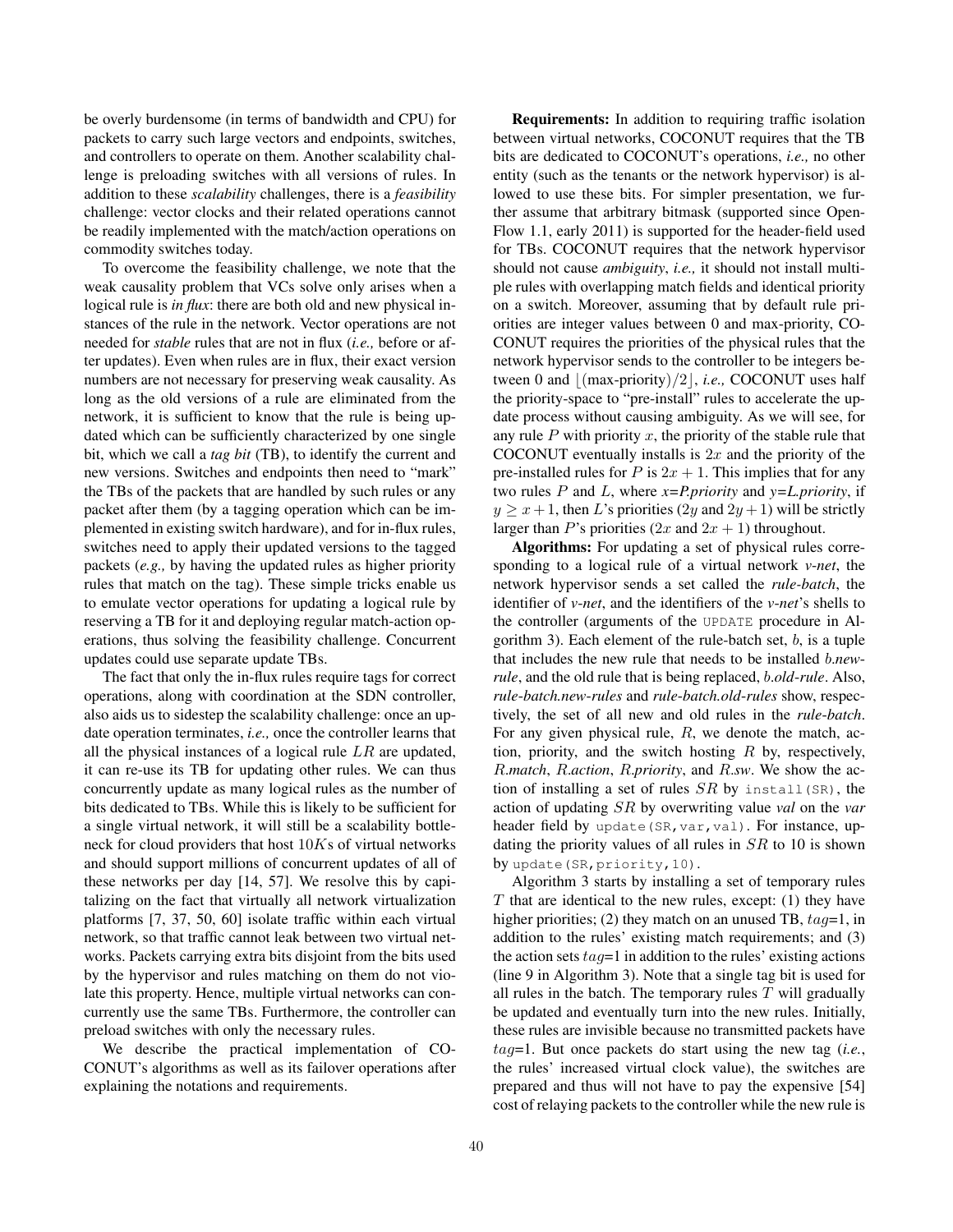Algorithm 3 Controller Update Algorithm

|     | 1: <b>procedure</b> UPDATE(set <i>rule-batch</i> , set <i>shells</i> , id <i>v-net</i> ) |
|-----|------------------------------------------------------------------------------------------|
| 2:  | TB $taq :=$ get-tag(v-net)                                                               |
| 3:  | map $T$                                                                                  |
| 4:  | for $b \in batch$ do                                                                     |
| 5:  | $T[b] := b.new-rule$                                                                     |
| 6:  | $T[b].match := (T[b].match) \& (tag = 1)$                                                |
| 7:  | $T[b].priority := 2 \times T[b].priority + 1$                                            |
| 8:  | $T[b].action := (tag = 1) \& (T[b].action)$                                              |
| 9:  | install $(T)$                                                                            |
| 10: | wait-conf(T); update(T, match, T.match & $(taq = *)$ )                                   |
| 11: | wait-conf(T); update(T, $action, T. action \& (tag = *)$ )                               |
| 12: | $delete(rule-batch. old-rule)$                                                           |
| 13: | wait-conf(T); stop-tagging(shells, taq)                                                  |
| 14: | wait-conf(rule-batch.old-rule)                                                           |
| 15: | $update(T, priority, T. priority-1)$                                                     |
| 16: | wait-conf(shells); wait-conf(T)                                                          |
| 17: | release-tag( <i>v-net</i> , tag)                                                         |

"paged in". Specifically, since the rules have higher priority than the old rules, if a packet matches both a  $T$  and an old rule, the action of the new rule will be applied on it.

Once confirmations are received, the  $T$  rules are updated not to need the  $TB=1$  for matching packets (line 10 in Algorithm 3). This makes the update visible as endpoints now can receive packets matched and handled by these rules. After receiving the confirmations (wait-conf $(T)$ ), every instance of the rule is ready to handle packets with or without TBs. So packets do not need to be marked any longer (line 11 in Algorithm 3) and the old rules can be deleted, since higher priority rules are already installed (line 12 in Algorithm 3).

After receiving confirmation that the old rules are deleted, the priorities of  $T$  rules are converted into the stable value (line 15 in Algorithm 3). Note that this operation turns the T rules into the stable new rules. Finally, once the controller receives the confirmations from the shells that they no longer tag packets with the TB and switches have installed the new non-tagging rules, it can release the tag for  $v$ -net after waiting for the *flush time*, the time for in-flight packets and the buffered packets (that might be tagged) to be delivered or expired and dropped (line 17 in Algorithm 3).

Algorithm 3 is for updating rules. Algorithms for deleting and adding new rules are similar: for deleting a set of rules DR, we set rule-batch.new-rule and rule-batch.oldrule, respectively, to the set of rules that should match packets after DR's deletion, and DR. The deletion procedure is identical to the update procedure except for line 15 in Algorithm 3, where instead of updating the priorities of  $T$ ,  $T$ is deleted since switches already host the rules that should match packets after  $DR$  is removed with their correct priorities. For **adding** a set of new rules, *rule-batch.old-rule*= $\varnothing$ , and the deletion of old rules (line 12 in Algorithm 3) and waiting for its confirmation should be skipped.

Shell operations are identical to the operations explained in §4.2 except that each shell i keeps a  $VC<sub>i</sub>$  for the TB bits  $tag$  (and not all the logical rules), shown with  $VC<sub>i</sub>[tag]$ , a timer associated with each TB bit, shown with  $timer(tag)$ . If the shell receives a stop-tagging(TB tag) command from the controller, it sets  $VC<sub>i</sub>[tag]=0$ , resets  $tag's$  timer, *i.e.,*  $timer(tag)=0$ , and sends a confirmation to the controller . Shells honor the stop-tagging(TB tag) commands for the flushtime. If shell  $i$  receives a packet with  $taq=1$  after the flush timer for  $taq$  has elapsed, it assumes it to be related to a different update batch and sets  $VC_i[tag]\text{=}1.$ 

#### 4.3.1 Handling Failures

We assume that different components of the system might experience crash failure, but not Byzantine failure. We further assume that each endpoint and its shell share fate, *i.e.,* they fail together. Switches and the controller are assumed to have reliable channels between them, similar to the main control channel in OpenFlow. Updates related to failed links are carried out similar to regular updates. Non-responsive switches (those not reacting to controller commands within a threshold) are assumed to have failed. When a switch fails, other switches and endpoints connected to it are populated with *detour* rules to reroute the traffic originally sent to the failed switch, and drop traffic they receive from it (*failover operations*). Dropping this traffic is essential for preserving safety; if the controller loses control over a switch, the switch's behavior, *e.g.,* its tagging operations, will be unknown. When a failed switch recovers, it communicates with the controller which populates it with correct version of rules (including the possible transient rules) before undoing the failover operations, *i.e.,* removing the rules that drop the traffic received from the failed switch from the network and endpoints as well as deleting the detour rules.

# 5. Evaluation of Prototype

We implemented a prototype of COCONUT (§5.1) and evaluated it in both a hardware SDN testbed and a Mininet emulation with multiple SDN applications and workloads (§5.2). We compared COCONUT's performance with a number of baselines: simple replication (SR), a strawman solution which provides strong consistency (SC), and CU. In summary, we found SC to be cost-prohibitive; even in modestsized networks, it causes 12 Gbps bandwidth overhead and a  $20 \times$  increase in user traffic latency, while COCONUT, CU, and  $SR<sup>4</sup>$  incur no measurable data plane performance overhead (§5.3). In terms of forwarding rule update delay and rule overhead, COCONUT has significantly lower overhead compared to SC (3.5 $\times$  and 2 $\times$  times lower respectively in a 80-switch network), and CU ( $1.5 \times$  and  $245 \times$ , respectively). This overhead is only  $1.2 \times$  and  $1.3 \times$ , respectively, higher than SR (§5.4). Moreover, COCONUT's extra temporary rules are likely to be evacuated from the network faster

<sup>4</sup> Note that CU and SR do not guarantee observational correctness.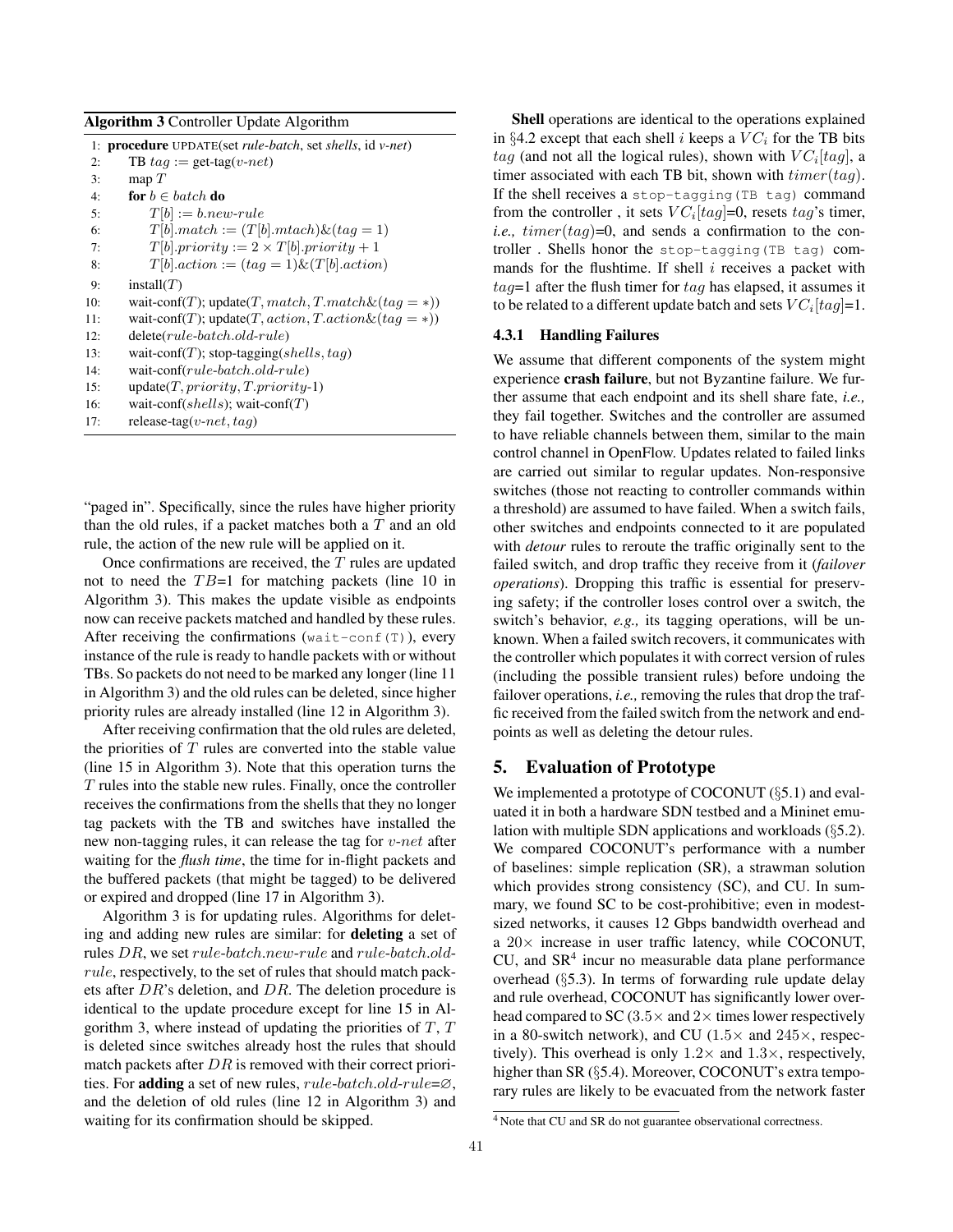

*Figure 5: (a) SC causes significant bandwidth overhead. (b) Replication-aware app increases delay.*

(§5.5). This result should be expected: switch update time is known to vary significantly [27, 29], with the *99th* percentile 10 times larger than the median in some cases [29]. Thus, by updating much fewer switches, COCONUT runs a lower risk of encountering stragglers. In some cases, the application developer can prevent replication-related race conditions by rewriting her applications to take the network replication into account. We show that in addition to offering programming simplicity, *i.e.,* enabling developers to use their applications "as-is", COCONUT's efficient logical clock-based approach of tracking causality results in 2.8× lower mean latency for user data flow initiation compared to this application-level approach  $(\S 5.3)$ . We give more details about each of these conclusions next.

### 5.1 Prototype Implementation

Our COCONUT prototype consists of approximately 4K lines of Java and Python code and integrates a number of third party libraries and tools. We prototyped the controller using the Floodlight platform [2]. Floodlight runs a series of modules (*e.g.*, user applications), each supplied with mechanisms to control and query an SDN network. The CO-CONUT controller is implemented as a layer (which is itself a module) residing between the Floodlight Virtual Switch, a simple network virtualization developed as a Floodlight application, and the controller platform. Our prototype exposes much the same interface as the Floodlight platform. Hence, modules such as the virtualization applications that wish to be Floodlight clients simply use its interface instead. The COCONUT controller instruments the rules received from client modules and coordinates with shells to maintain correctness. We use OVS [50] to implement shells at the hosts with a bridge through which passes all traffic between the network and hosts.

## 5.2 Experimental Setup

Environment: For the physical network, we use the Ocean Cluster for Experimental Architectures in Networks (OCEAN) [1] which includes 13 Pica8 SDN Pronto 3290 switches, having a total of 676 switch ports. We "sliced" these ports to emulate fat-tree topologies with various sizes (up to 20 switches). To test COCONUT at scale, we also use the Mininet emulator [23] and simulated fat-tree [6] and VL2 [21] topologies with a few hundred switches in it. Switches' delays to apply and confirm application of updates (hereafter called *control delay*) are drawn from [26] in which the authors measure the performance of several commercial switches (HP Procurve, Fulcrum, and Quanta). We emulate the behavior of the HP Procurve switches in our Mininet experiments. We draw job allocation, flow interarrival times, and flow sizes from [12, 55].

Controller and Applications: We used two network virtualization platforms, OpenVirtex [7] and Pyretic [46], to create one-big-switch abstractions over physical fat-tree [6] and VL2 [21] networks of various sizes. Tenants of the network use several canonical applications to insert and update rules on their virtual one-big-switches. For OpenVirtex, the tenant runs the Floodlight controller [2] and its existing applications such as the learning switch and firewall, as well as the applications explained in §3. When these applications install, remove, or update a rule on the one-big-switch, Open-Virtex translates that to possibly multiple FlowMod messages and sends them to the physical network. For Pyretic, we use the parallel composition of the firewall and MAC learning implementations provided in [46]. The graphs in this section, unless stated otherwise, show the results for the ACL application running over an OpenVirtex's one-bigswitches over fat-tree networks with parameter  $k=\{2,...,10\}$ , *i.e.,* networks with (2 hosts, 5 switches), (16 hosts, 20 switches) ..., and (432 hosts, 180 switches), and the workload from [55]. Over these one-big-switches, the tenant's applications redirect a stream of traffic to a different host. These logical rules are then mapped to many physical rules: one rule for each port that connects to a host. We then update all those rules concurrently. Unless stated otherwise, we observe similar trends for other explained settings.

Scale-out schemes evaluated: COCONUT, SR, SC, CU. In addition to simple replication (SR) as a baseline, we use an implementation of Strong Consistency (SC) in SDNs [20]. For updating a rule, SC first installs temporary tunneling rules to direct all traffic that would be affected by the change to the controller (where it is handled by a single, strongly consistent, version of the logical rule), and from the controller to its destination. It then updates the rule at the controller; next it updates switches with the new rule and tears down the tunnels.

As another comparison point, we implemented a version of consistent updates (CU) which provides per-packet or per-flow consistency (§3.2). Of course, CU and COCONUT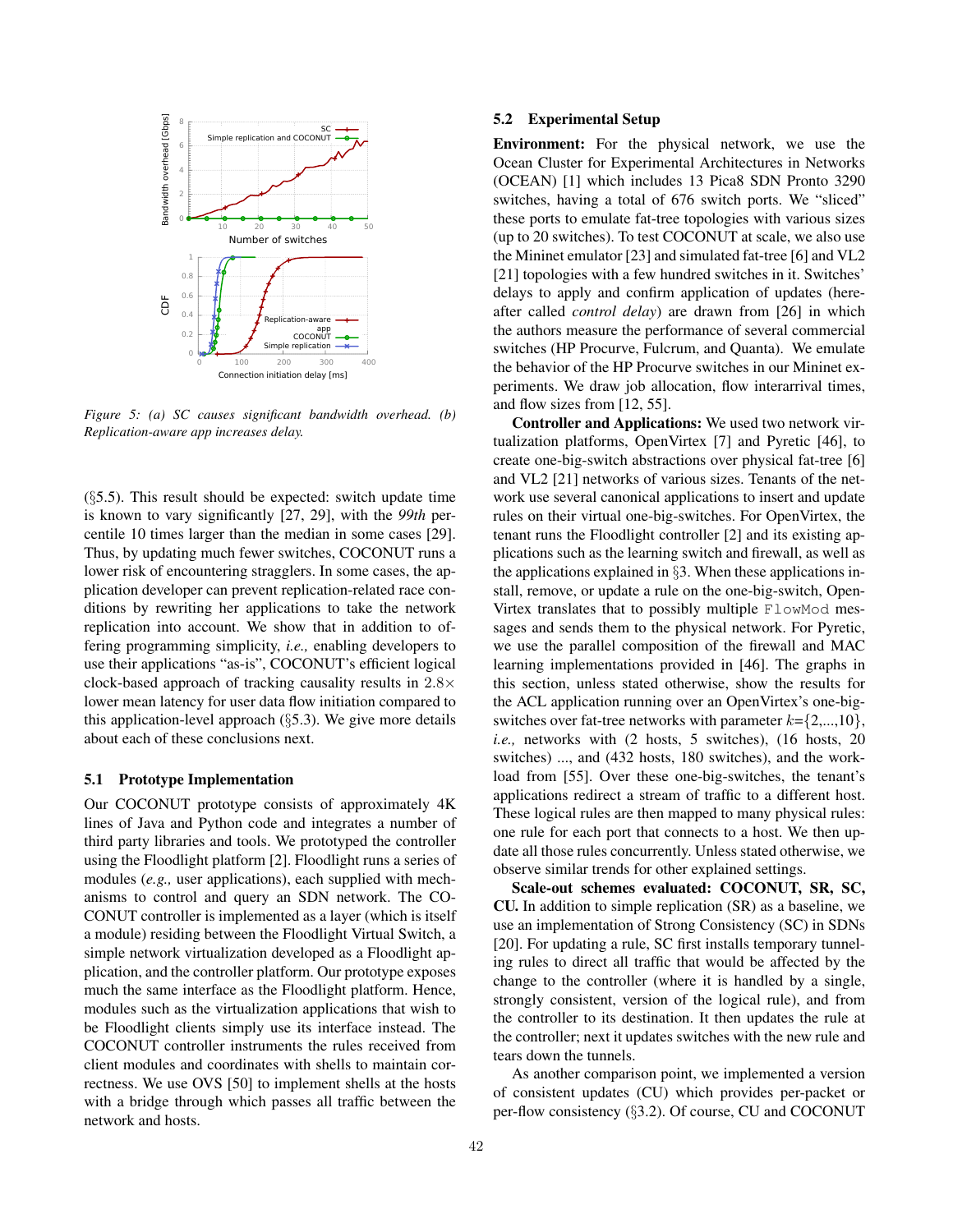

*Figure 6: Testbed's (a) update initiation & (b) termination delays.*

provide different correctness properties. The goal of this comparison is to evaluate whether COCONUT is expensive relative to the most powerful previously-studied notions of correctness<sup>5</sup>. Note that CU fundamentally operates at the granularity of a *flow*: (a subset of) traffic between ingress and egress switches [29]; it installs rules that are tagged to be specific to that flow. However, the abstraction we work with here operates on *forwarding rules* in a virtual network, and a single rule may apply to multiple flows. To translate CU to this rule-based abstraction, we implemented a module that duplicates rules so each flow using the rule has its own copy. It then runs CU to update each of those flows in parallel.

#### 5.3 Data Plane Performance Impact

While the correctness problems discussed in §3 can be avoided via preserving strong consistency instead of weak causal consistency, doing so comes at a great data plane performance cost. Figure 5(a) shows the aggregate bandwidth overhead imposed by SC on the controller, already a bottleneck in SDNs [12, 24, 27, 37, 54], for the IDS example of §3.1. In addition to bandwidth overhead, this practice imposes added latency to flows. The overhead is prohibitive and rapidly increases with scale, *e.g.,* for networks of size 100, over 5,000 flows experience an average of  $20\times$  increase in latency due to an ACL rule update (not shown). Instead of redirecting all traffic affected by the change to the controller, one can alternatively redirect the traffic to a random switch. This approach, hereafter called *SC-switch*, initially installs temporary tunneling rules from a randomly selected switch to the destination of the affected traffic and then tunneling rules from switches to that switch where traffic will be processed with a single, strongly consistent, version of the logical rule. After updating the rule at this switch, SC-switch updates switches with the new rule and finally removes the tunnels. While reducing the overhead on the controller, redirecting traffic to a single switch may cause significant congestion at that switch, and setting up and deleting tunnels may increase its CPU overhead. Plus, compared to SC, SCswitch results in longer paths (and consequently more tunneling rules to setup and remove) because, unlike the controller in this experiment, the switch is not always directly connected to the destination of traffic. As a result, rule updates with SC-switch may degrade the performance of a significantly larger number of flows. The ACL rule update for a 100-switch network, for example, results in an average of  $7\times$  increase in latency for more than 83K flows traversing the randomly selected switch under SC-switch. SC and SCswitch, therefore, are not practical and scalable.

In some cases, the application developer can rewrite her applications to take the network replication into account. In the example of §3.2, for instance, if the firewall application developer is aware of the underlying replication, she could ensure correctness by preserving the orderings of installed rules on not just one switch but across *all* replicas. In particular, after receiving a packet from a client, the application could send the rules for allowing bidirectional communication to all replicas, followed by BarrierRequests (line 8 in Figure 4) and *wait* to receive the BarrierReplies from all replicas before releasing the packet. This approach, however, increases the delay of communication. With the previous experimental setup, for instance, more than half of the sessions experience an increase of  $2.8\times$  or higher in their connection initiation latency compared to COCONUT. Figure 5(b) shows the CDF of connection initiations' delays caused by this approach over 100 runs. In addition to the performance penalty, in this approach, the programmer needs to be aware of the underlying replication and rewrite her applications to account for it. Note that while COCONUT's delay is slightly higher than SR, unlike SR, it prevents incorrect blocking.

#### 5.4 How Long Are Updates Delayed?

When network state changes, SC installs tunneling rules to and from the controller; COCONUT and CU start with a phase that installs some initially-invisible rules. These operations cause delay before the change starts to become visible to data traffic (*update initiation delay*), and before all switches have informed the controller their update is complete (what we call *update termination delay*).

For a given "target" rule  $R$  being updated, COCONUT and SC only install rules that are co-located with  $R$  (here, the edge rules produced by OpenVirtex). CU, in its standard implementation, updates all rules along the paths of flows passing through R. In our evaluation, as an optimization for CU, we limit this to flows that have active traffic.

First, we measure update delays on the testbed sliced to emulate a 20-switch fat-tree topology. Figure 6 shows that

<sup>5</sup> Recent works on optimizing CU require special rule-formats [29, 40, 43], *e.g.,* each rule is exact-match on a single flow [29]. Such assumptions usually hold in the network core as the rules that violate them are moved to the network edge [29, 51]. This makes them more suitable for flowbased traffic engineering for the network core. Thus, CU remains the most appropriate comparison for our setting.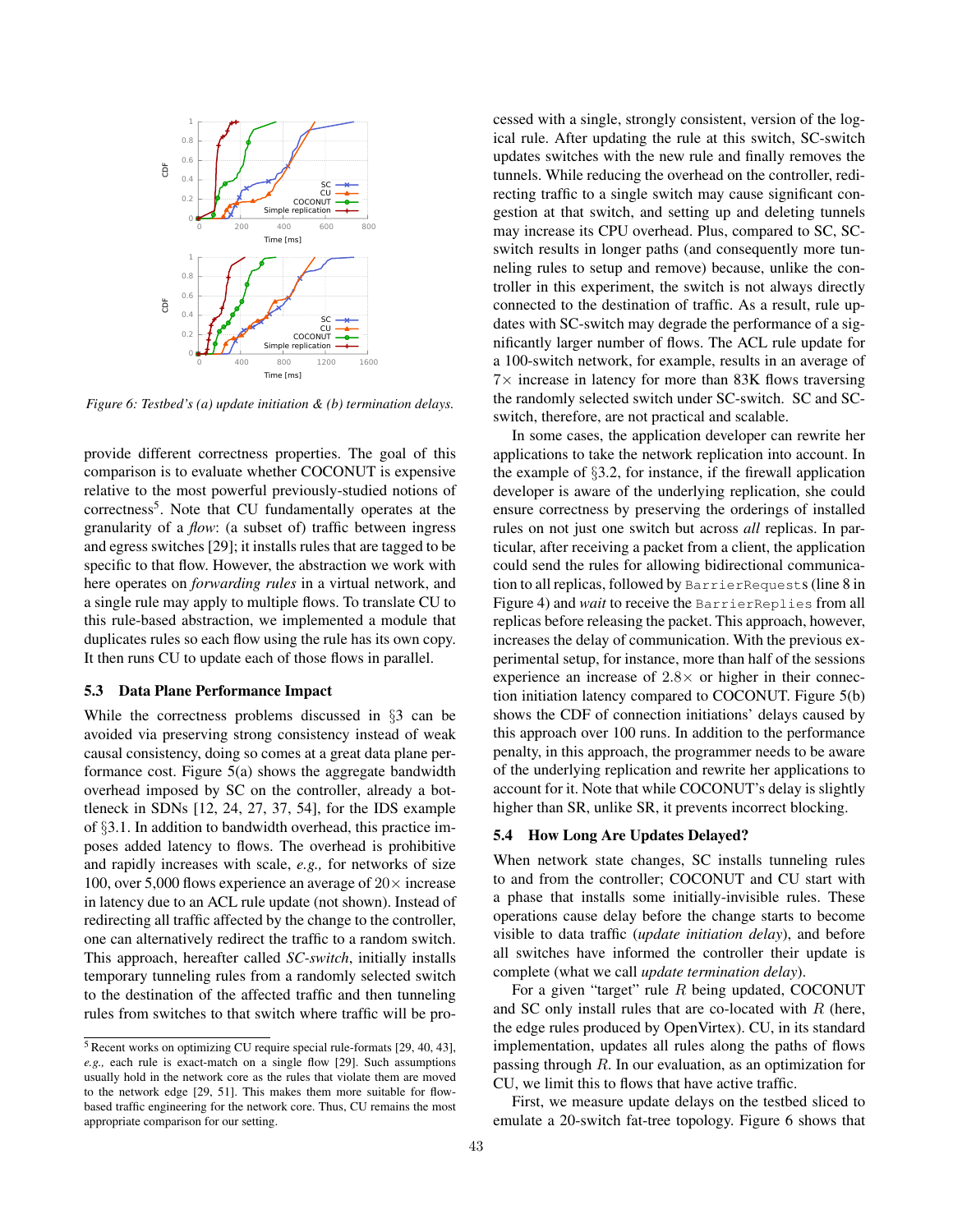

*Figure 7: How long does it take to initiate and finish updates? Top: initiation delays for the firewall app; middle and bottom: initiation and termination delays for the IDS app.*

while compared to SR, COCONUT increases the delay (*e.g.,*  $1.4\times$  increase in the median update termination time), it reduces the delay of SC and CU  $(2 \times$  and  $1.8 \times$  lower median update termination delay, respectively). We use Mininet to measure this metric at scale and observe similar trends. Figure 7 shows mean values; error bars show  $1<sup>st</sup>$  and  $99<sup>th</sup>$ percentile over 100 runs. We observe similar trends for the IDS and firewall applications. Note that SC's cost rapidly increases with scale due to the overhead on the controller. Compared to SC, SC-switch results in higher costs, because in addition to the overhead on the switch, it needs to install and remove larger numbers of tunneling rules. For a 180 switch network, for instance, SC-switch is 47% slower than SC to finish an update (not shown).

The impact of the topology: In addition to the fat-tree networks, we experimented with the VL2 network [21] in Mininet. We found the number of edge switches, which are the switches that need to be updated, is the key player in CO-CONUT's speed, with little variation across these topology types. For example, the mean initiation delay for the IDS application was 47.8 ms on a VL2 network with 25 edge switches (35 switches total and 500 hosts), which is very close to the delay on fat-tree networks of similar size: 45.1



*Figure 8: How much rule-overhead is imposed and where?*

and 49.8 ms with 32 edge switches (80 switches total and 128 hosts). Similarly, COCONUT's mean termination delays were 95.4 ms, 90.2 ms, and 99.3 ms on those three networks. SR and SC were similarly unaffected by the topology change, and CU worsened; we omit the results for brevity.

#### 5.5 How Much Rule Overhead Is Imposed and Where?

COCONUT, SC, and CU all require installing some temporary extra rules. Since the number of rules switches can support is limited [32], it is important to keep this cost low. We measure the amount, location, and lifespan of this overhead.

By installing only one set of temporary rules, Ts, and morphing them into the final desired rules, COCONUT keeps the number of extra rules minimal. Plus, similar to SR and SC, COCONUT imposes this rule overhead only on the switches directly hosting the rules in the update batch. This implies that if COCONUT is used in conjunction with the common systems that place virtualized rules at the edge of the network [4, 37, 42], then only edge switches need to tolerate this overhead. In contrast, CU imposes this overhead on all the switches hosting the rules of the associated flows, possibly including core switches. Figure 8 shows the rule overhead (number of extra rules) and its location. Unlike CU, COCONUT and SC only have overhead at edge switches. Even for edge switches, COCONUT's overhead is singnificantly lower than SC's and CU's, *e.g.,* in a 80-switch network, respectively  $2 \times$  and  $245 \times$  lower.<sup>6</sup>

How Long Does Rule-overhead Persist? The extra rules installed by SC, CU, and COCONUT are supposed to be short-lived and all techniques remove those rules in their clean-up operations. Figure 9 shows that only 0.7% of CO-CONUT's rule overhead persists in the network for more than 100ms compared to 80.6% for SC and 60.7% for CU. This can again be explained by the fact that CU and SC update a significantly larger number of rules and impose a greater load on switches and controllers.

#### 5.6 Can Header Bits Become a Scalability Bottleneck?

COCONUT's ability to handle concurrent updates is limited by the number of header bits available to it; if there are too many concurrent updates, COCONUT will have to queue the

<sup>6</sup> Note that we measure only CU's overhead *on top of* the rules we duplicated to move from a flow-based to a rule-based abstraction (§5.2).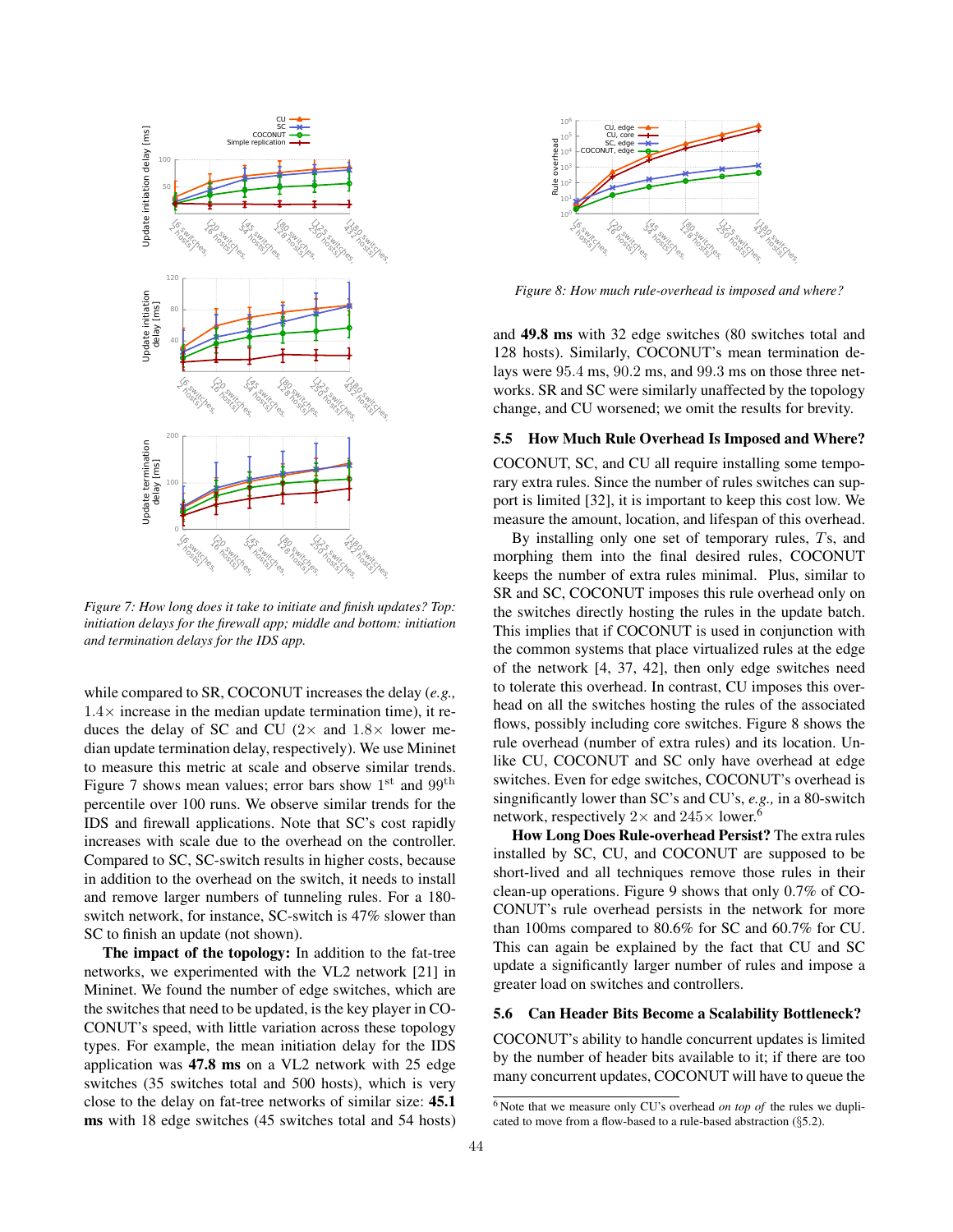

*Figure 9: How long does the rule-overhead persist?*

requests. With this in mind, can COCONUT handle modern network dynamics? A campus network may experience up to 18K updates per month [36], but the rate is significantly larger and more bursty in cloud environments where customers continuously deploy, delete, and migrate services, with an average of  $12K$  updates per day in a typical cluster, peaking at one update per second [47]. To test COCONUT's rate of applying updates, we reserve 12 header bits (the number of bits of the VLAN tag, the header field reserved for the update operations in CU [53]), 19 header bits (the number of bits in one MPLS label), and 4 header bytes (the smallest possible option length in Geneve [22]) for COCONUT and modify the IDS application to send to COCONUT 12K update requests, equivalent to the average number of updates in *one day* in a cloud environment of [47]. We run this experiment on a fat-tree with 180 switches and measure the time COCONUT consumes to apply all the updates. Over 20 runs of this experiment, COCONUT applies these updates in respectively 2.4, 1.3, and 0.9 minutes on average. Its  $90<sup>th</sup>$  percentile update time is respectively, 2.6, 1.8, and 1.4 minutes, *i.e.*, more than 90% of the time its rate is  $76\times, 112\times$ , and  $144\times$  faster than the peak update rate cited in [47]. Thus, we believe the existing header fields for carrying meta-data are more than sufficient for COCONUT's operations [47].

## 6. Related work

*Sequence planning* techniques synthesize an ordering of updates to preserve certain invariants (verified by verification tools [34, 35]) during updates [31]. Finding such orderings is NP-complete [31] and there does not always exist a sequence that preserves invariants such as loop freedom and congestion freedom [25, 53]. Thus, CU proposes an alternative approach for updating the network that guarantee to preserve trace properties [53]. CU formalized *trace properties* characterizing the paths individual packets take through the network, introduced per-packet consistency, and used a 2-phase update algorithm to implement it. As discussed previously, per-packet consistency does not preserve the weak causal correctness that is of interest to us (but also, CO-CONUT does not attempt to preserve per-packet consistency; to achieve these, the network provider could choose to run CU). While there are a few aspects of technical similarity in mechanism between CU and COCONUT (*e.g.,* version numbers and preloading initially invisible rules), CO-CONUT also has quite different mechanisms, in particular a vector of virtual clocks, each implemented as a single bit.

A few recent studies try to improve CU's efficiency, with various restrictions — either preserving narrower properties such as loopfreedom that are *subsets* of per-packet consistency or with constraints on forwarding rules [29, 33, 40, 43, 44]. None of those works provide guarantees that are stronger than CU's per-packet consistency.

The recently added atomic update operation of OVS and the bundle capability of OpenFlow [45] enable atomic update of a *single* switch and cannot be extended to multiple replicas at different locations. Session guarantees, originally developed for replicated storage [61], aim to present each *individual* application with a view of the logical element that is consistent with *its own* actions. Hence, they do not prevent the problems in §3 that happen because of the dependencies of actions of different users and applications. For the short-lived replication caused by migrations of middleboxes or virtual networks, OpenNF, LIME, and Split/Merge strive to retain strong consistency (SC) by heavy-weight operations<sup>7</sup> such as dropping packets or redirecting them to the controller [17, 20, 52]. In COCONUT, the dataplane continues processing packets during the update, *i.e.,* packets are not buffered (unlike [17, 52]), not redirected to the controller (unlike [17, 20, 39]) which is already a scalability bottleneck in SDNs [12, 24, 27, 37, 54], and not dropped (unlike [20, 52]).

Our earlier workshop paper observed the need for taking hosts' observations into account for defining correctness, but did not provide actual algorithms and systems to realize that vision [18].

# 7. Conclusion

We demonstrated that current network scale-out techniques do not preserve the semantics of the native network, leading to application-level incorrectness, and presented CO-CONUT, a system that solves this problem by preserving weak causal correctness. Some practical challenges remain, *e.g.,* requiring modification at endhost hypervisors. However, COCONUT appears to be surprisingly feasible, and represents a promising first step in an area that we believe will become increasingly important with roll-out of network virtualization and NFV.

Acknowledgments: We would like to thank our shepherd, Edouard Bugnion, Jennifer Rexford, and the reviewers for their feedback. This work was supported by a VMware Graduate Fellowship, by NSF CNS Award #1513906, and by the Maryland Procurement Office under Contract No. H98230-14-C-0141.

 $7$  OpenNF's implementation of SC, for instance, adds 10s of  $ms$  latency to each packet (*avg.* RTT<1ms in datacenters). The added latency rapidly increases with traffic rate and number of flows [17].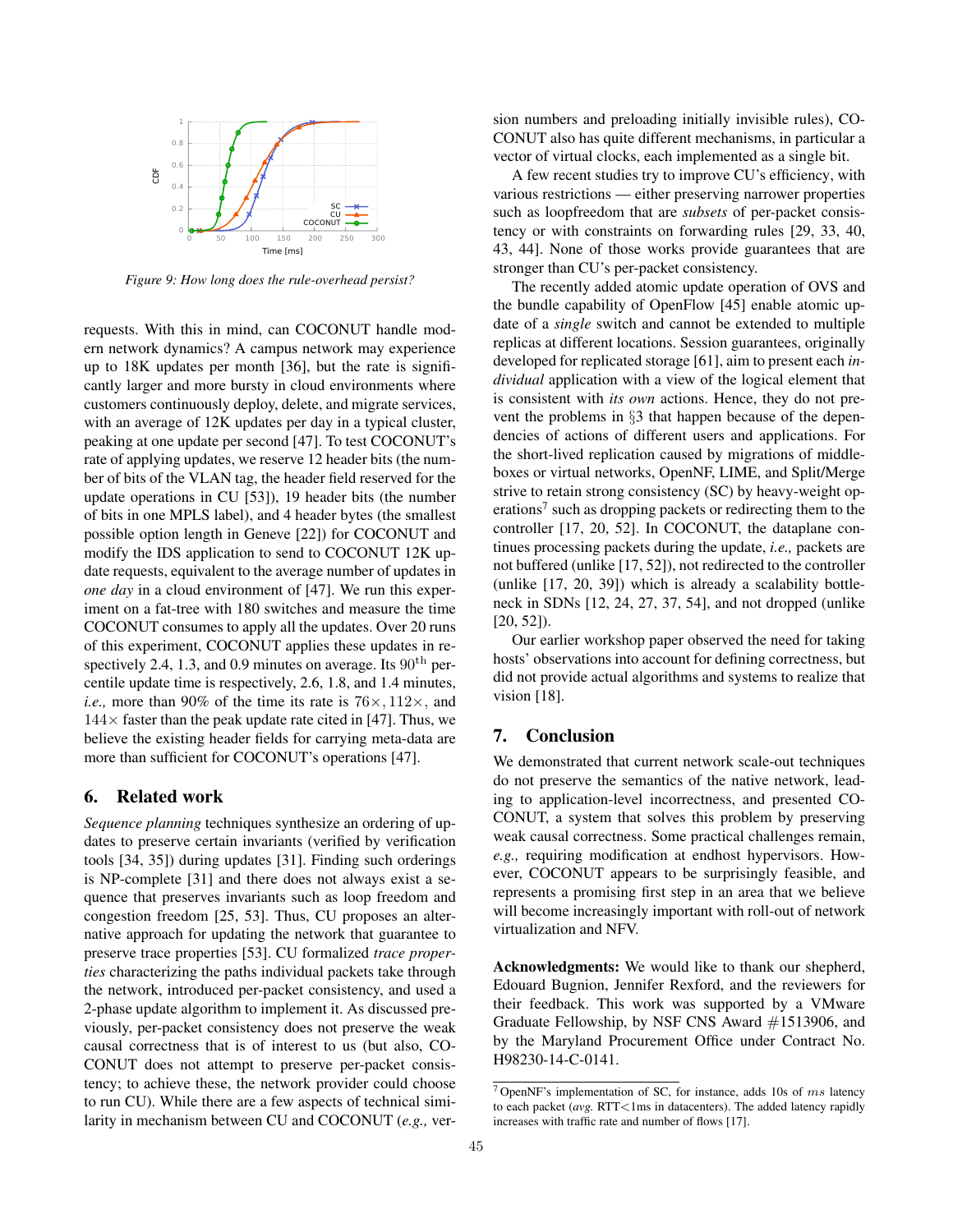## References

- [1] Ocean Cluster for Experimental Architectures in Networks (OCEAN). http://ocean.cs.illinois.edu/.
- [2] Project Floodlight. www.projectfloodlight.org/ floodlight/.
- [3] SciPass: IDS load balancer and science DMZ. https://github.com/GlobalNOC/SciPass/ releases/tag/1.0.4.
- [4] ONS 2014 Keynote: A. Greenberg, Microsoft Azure. http: //www.youtube.com/watch?v=8Kyoj3bKepY, 2014.
- [5] M. Ahamad, G. Neiger, J. E. Burns, P. Kohli, and P. W. Hutto. Causal memory: Definitions, implementation, and programming. *Distributed Computing*, 9(1), 1995.
- [6] M. Al-Fares, A. Loukissas, and A. Vahdat. A scalable, commodity data center network architecture. *CCR*, 38(4):63–74, 2008.
- [7] A. Al-Shabibi, M. D. Leenheer, M. Gerola, A. Koshibe, E. Salvadori, G. Parulkar, and B. Snow. OpenVirteX: Make your virtual SDNs programmable. In *HotSDN*, 2014.
- [8] J. Amann and R. Sommer. Providing dynamic control to passive network security monitoring. In *RAID*, 2015.
- [9] J. Amann and R. Sommer. SDN based DDoS detection using SciPass and Bro. In *TNC*, 2015.
- [10] S. Campbell and J. Lee. Intrusion detection at 100G. In *State of the Practice Reports*, 2011.
- [11] M. Casado, T. Koponen, R. Ramanathan, and S. Shenker. Virtualizing the network forwarding plane. In *PRESTO*, 2010.
- [12] A. Curtis, J. Mogul, J. Tourrilhes, P. Yalagandula, P. Sharma, and S. Banerjee. Devoflow: scaling flow management for high-performance networks. SIGCOMM, 2011.
- [13] Facebook Networking @Scale. SDN and NFV: Now for the enterprise community: Mark Russinovich, Microsoft Azure. https://www.youtube.com/watch? v=NVGeYDvoHQ8&feature=youtu.be, 2015.
- [14] Facebook Networking @Scale. Synchronous georeplication over Azure tables: A. Greenberg, Microsoft Azure. https://code.facebook.com/posts/ 1421954598097990/networking-scale-recap/, 2015.
- [15] J. Fietz, S. Whitlock, G. Ioannidis, K. Argyraki, and E. Bugnion. VNToR: Network virtualization at the top-ofrack switch. In *SoCC*, 2016.
- [16] N. Foster, R. Harrison, M. J. Freedman, C. Monsanto, J. Rexford, A. Story, and D. Walker. Frenetic: A network programming language. In *ACM SIGPLAN Notices*, volume 46, 2011.
- [17] A. Gember-Jacobson, R. Viswanathan, C. Prakash, R. Grandl, J. Khalid, S. Das, and A. Akella. OpenNF: Enabling innovation in network function control. In *SIGCOMM*, 2014.
- [18] S. Ghorbani and B. Godfrey. Towards correct network virtualization. In *HotSDN*, 2014.
- [19] S. Ghorbani and P. B. Godfrey. COCONUT: Seamless replication of network elements. Technical re-

port, 2017. http://webhost.engr.illinois.edu/ ˜ghorban2/papers/coconut\_tr.pdf.

- [20] S. Ghorbani, C. Schlesinger, M. Monaco, E. Keller, M. Caesar, J. Rexford, and D. Walker. Transparent, live migration of a software-defined network. In *SoCC*, 2014.
- [21] A. Greenberg, N. Jain, S. Kandula, C. Kim, P. Lahiri, D. Maltz, P. Patel, and S. Sengupta. VL2: A scalable and flexible data center network. In *SIGCOMM*, 2009.
- [22] J. Gross, T. Sridhar, P. Garg, C. Wright, I. Ganga, P. Agarwal, K. Duda, D. Dutt, and J. Hudson. Geneve: Generic network virtualization encapsulation. *IETF draft*, 2014.
- [23] N. Handigol, B. Heller, V. Jeyakumar, B. Lantz, and N. McKeown. Reproducible network experiments using containerbased emulation. In *CONEXT*, 2012.
- [24] K. He, J. Khalid, S. Das, A. Akella, E. L. Li, and M. Thottan. Mazu: Taming latency in software defined networks. Technical report, 2014. http://minds.wisconsin.edu/ handle/1793/68830.
- [25] C.-Y. Hong, S. Kandula, R. Mahajan, M. Zhang, V. Gill, M. Nanduri, and R. Wattenhofer. Achieving high utilization with software-driven WAN. In *SIGCOMM*, 2013.
- [26] D. Y. Huang, K. Yocum, and A. C. Snoeren. High-fidelity switch models for software-defined network emulation. In *HotSDN*, 2013.
- [27] S. Jain, A. Kumar, S. Mandal, J. Ong, L. Poutievski, A. Singh, S. Venkata, J. Wanderer, J. Zhou, M. Zhu, et al. B4: Experience with a globally-deployed software defined WAN. In *SIGCOMM*, 2013.
- [28] X. Jin, J. Gossels, J. Rexford, and D. Walker. Covisor: A compositional hypervisor for software-defined networks. In *NSDI*, 2015.
- [29] X. Jin, H. H. Liu, R. Gandhi, S. Kandula, R. Mahajan, M. Zhang, J. Rexford, and R. Wattenhofer. Dynamic scheduling of network updates. In *SIGCOMM*, 2014.
- [30] J. P. John, E. Katz-Bassett, A. Krishnamurthy, T. Anderson, and A. Venkataramani. Consensus routing: The Internet as a distributed system. In *NSDI*, 2008.
- [31] B. G. Józsa and M. Makai. On the solution of reroute sequence planning problem in mpls networks. *Computer Networks*, 42(2):199–210, 2003.
- [32] N. P. Katta, O. Alipourfard, J. Rexford, and D. Walker. Infinite cacheflow in software-defined networks. In *HotSDN*, 2014.
- [33] N. P. Katta, J. Rexford, and D. Walker. Incremental consistent updates. In *HotSDN*, 2013.
- [34] P. Kazemian, M. Chan, H. Zeng, G. Varghese, N. McKeown, and S. Whyte. Real time network policy checking using header space analysis. In *NSDI*, 2013.
- [35] A. Khurshid, X. Zou, W. Zhou, M. Caesar, and P. Godfrey. VeriFlow: Verifying network-wide invariants in real time. In *NSDI*, 2013.
- [36] H. Kim, T. Benson, A. Akella, and N. Feamster. The evolution of network configuration: a tale of two campuses. In *IMC*, 2011.
- [37] T. Koponen, K. Amidon, P. Balland, M. Casado, A. Chanda, B. Fulton, I. Ganichev, J. Gross, N. Gude, P. Ingram, et al.